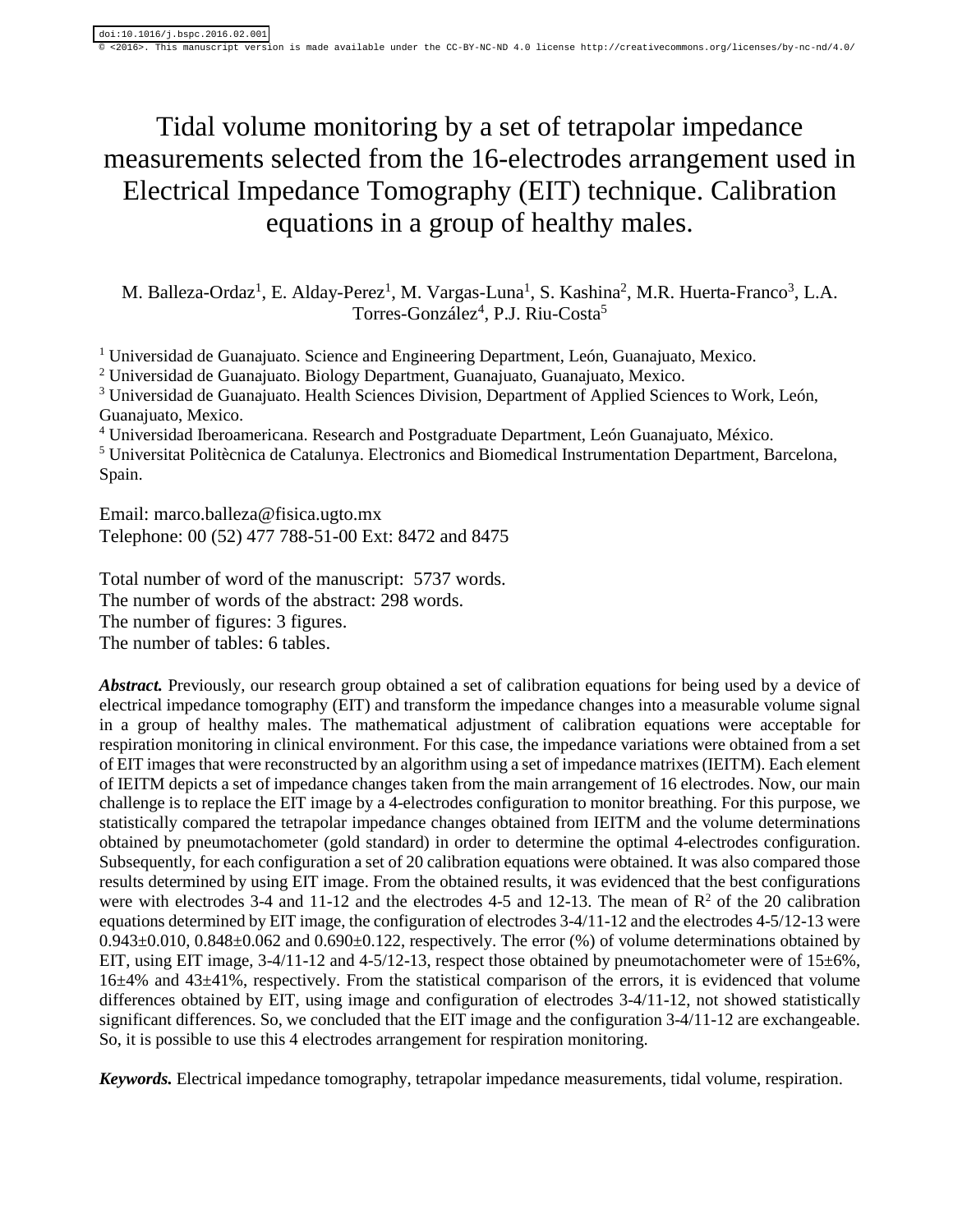### **1. Introduction**

Nowadays, in medical areas, there is nothing good enough to follow in a non-invasive way the respiratory pattern (RP). The importance of the RP monitoring is that it provides information about the organs that control respiration and the neuromuscular disorders suffering by patients [1-2]. There are different devices used to monitor RP. The majority of them are expensive and can be used only at sanitary centers. The pneumotachometer is the method of reference to follow RP. However, it overestimates the volume determinations between the 15% and 35% by the essential use of a mouth piece and clip nose [3-6]. This device is mainly used in effort respiratory trials [7]. Other device used to monitor breathing is the respiratory inductance plethysmography (RIP). This equipment obtains a volume signal through the thoracic and abdominal movements recorded by two inductive bands. The main drawback of RIP is the recalibration due to the movements of the bands, causing an overestimation of volume measurements [8-10]. Exist other respiratory monitoring systems based on transducers of turbine and heat flux sensors. The turbine devices obtains a volume signal from the rotational speed of a turbine. The heat sensors flux devices use a metallic filament whose resistance values depend on temperature. The temperature of filament varies by the exhaled air. Both kind of monitoring systems are not accurate and it is possible to obtain a qualitative volume signal. These devices are used to follow respiration in obstructive sleep apena/hypopnea patients [11].

A new technique developed by different research groups for being used in clinical environment is the electrical bioimpedance (E.BI). E.BI measurements are based on the injection of an electrical current and the detection of a voltage (or vice versa) in a biological tissue. This method is used for characterizing the biological tissues. Some applications of E.BI in different clinical areas are 1) analysis and characterization of cells from its static and dynamic behavior [12-14], 2) cell quantification by a Coulter counter, method widely used in hospital environment [15], 3) body mass composition measuring [16-19], 4) cardiac volume-minute monitoring [20-21], 5) assessment of the degree of cardiac graft rejection in post-transplanted patients [22] and 6) measurement of body fluid volume in patients with heart and kidney problems [23]. In all those studies, E.BI has proved its efficiency by obtaining promising results.

Some research groups have paid special attention in pneumology area. For example, Houtveen et al. assessed the RIP technique and the thoracic impedance changes derived from breathing to different rates and positions obtained by 4 spot electrodes against the spirometry parameters. From the obtained results, they concluded that both methods can be used to monitor different respiratory rates, even to detect changes in respiratory volume. Nonetheless, they detected large measurement errors using both methods. This limit their use in ambulatory area. So, taking into account the anthropometric features of each person and the respiration posture, the researchers proposed that a new method of calibration must be developed [24].

Other study was the performed by Roberts et al. They use the E.BI technique to detect and guide rescue ventilations (RV) in children between 6 months and 17 years. All volunteers were submitted to conventional mechanical ventilation. The RV are tidal volumes at a range between 7 and 10 ml/kg. The impedance changes were obtained by using defibrillator electrode pads in the thoracic standard anterior-apical position (AA) and the thoracic anterior-posterior position (AP). The results evidenced that changes in thoracic impedance obtained by using defibrillator pads can accurately detect ventilation above 7 ml/kg in basal state, corresponding to rescue ventilations, in AA and AP positions. However, it was not possible to detect volumes less to 7 ml/kg [25].

Both researches revealed the challenge to detect ventilation by an electrical bioimpedance system. The impedance changes corresponding to lung ventilation were statistically significant compared to the volume changes obtained by a gold standard (spirometry parameters or pneumotachometer). However, in both studies a method of calibration for being used in E.BI system and monitor the breathing pattern was not suggested.

Another technique based on the acquisition of impedance measurements and used to analyze the respiratory pattern is the electrical impedance tomography (EIT). EIT is a technique of imaging which represent the impedance distribution in a cross-sectional area of human body [26-28]. The Images are created by the reconstruction of a set of tetrapolar impedance measurements taken from an arrangement of electrodes placed around the thorax. Its main application is in the pneumology area as, for example, the detection and quantification of liquid in lungs [29-30] or the pressure-volume obtaining curves [31-32].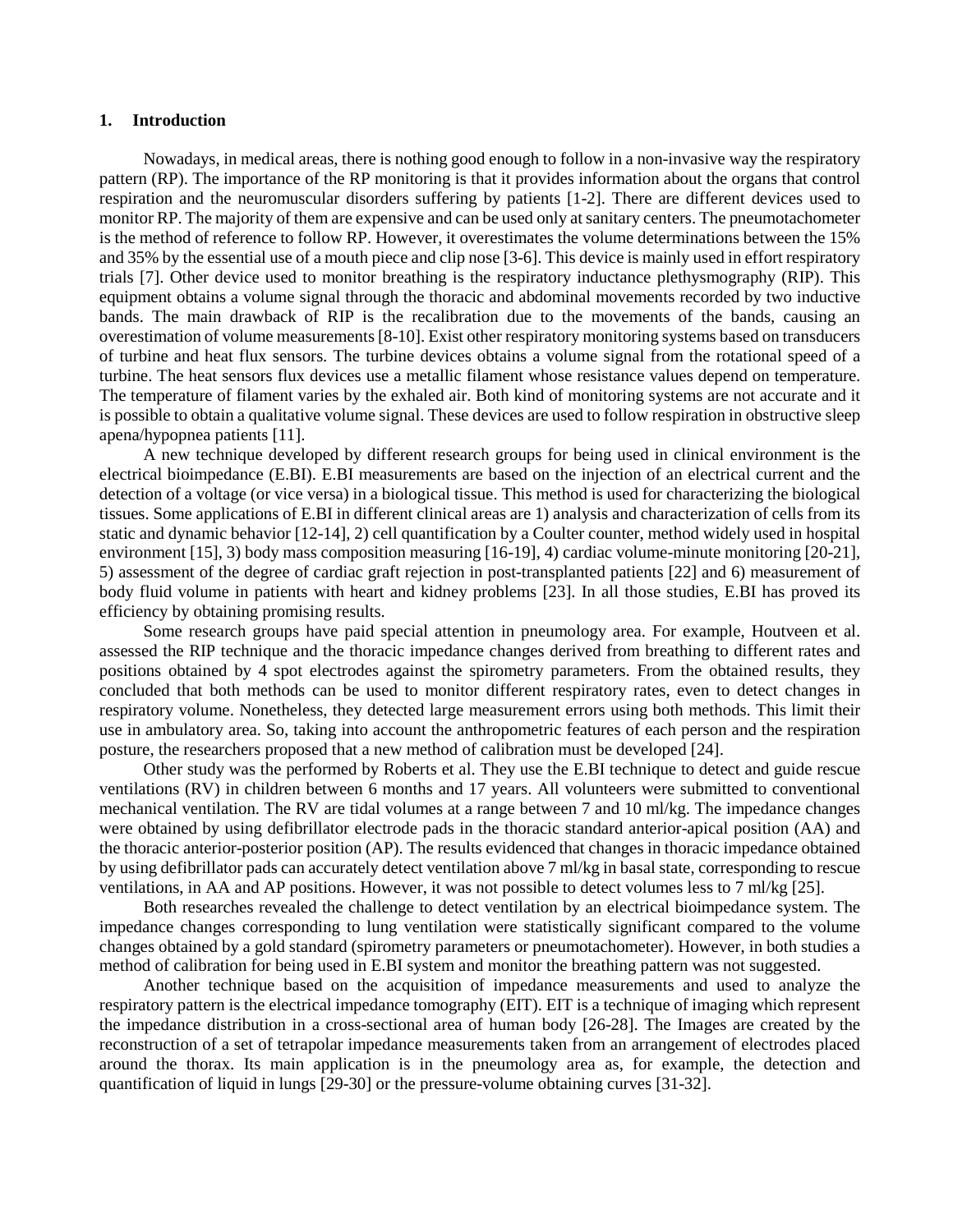In previous studies, our research group analyzed and adjusted the impedance changes corresponding to tidal volume obtained by EIT, using a set of calibration equations determined by whole EIT images [33] and different regions of interest (ROI) [34], in a group of healthy males. The obtained results revealed that the mathematical adjustment of calibration equations were acceptable for being used in clinical practice. In this case, the impedance information was taken from the thoracic perimeter. In this work, we decide to substitute the impedance information corresponding to whole EIT frame for 4-electrode configuration taken from main EIT electrodes arrangement. The tetrapolar impedance changes will be taken from the main impedance matrix used for reconstruct EIT images. Our main challenge is to find out the optimal 4-electrode configuration and obtain a set of calibration equations in order to adjust and transform the impedance changes into a measurable volume data.

# **2. Material and methods**

# **2.1. Pneumotachometer**

The pneumotachometer used to monitor the tidal volume was a Med Graphics preVentTM Pneumotach (Medical Graphics Corporation, St. Paul, MN, USA). It is controlled by software supplied by the manufacturer to record measurements of volume-time. These are displayed graphically on screen and numerically by downloading a text file. The pneumotachometer is calibrated by a 3-L syringe in accordance with standard laboratory protocols. In this research, the pneumotachometer was used as gold-standard.

# **2.2. EIT device (TIE4sys)**

The TIE4sys is the fourth-generation of an EIT-prototype designed by the Electronic Engineering Department at the Universitat Politècnica de Catalunya, Barcelona, Spain. The TIE4sys uses 16 electrodes (Red Dot 2560 – 3M, London, Ontario, Canada). These are placed around the thoracic box at the level of the sixth intercostal space (see figure 1), following the protocol previously established by our research group [35]. To obtain a set of measurements, the EIT device injects an electrical current of 1mA at 48 kHz through a pair of adjacent electrodes. A differential voltage is sequentially recorded at the rest of adjacent electrode pairs. Once all potentials have been recorded for that injection electrode pair, the injection point and the voltage detection pairs are moved to the adjacent electrode pair, beginning a new cycle of measures. The procedure ends until all adjacent electrode pairs have been used as injectors and detectors. All determinations obtained by EIT are redundant, so it is possible to calculate the reciprocity error. This parameter describes the systematic errors and malfunctions present during the procedure (such as the poor contact of electrodes and skin) [36-37].

EIT is a referential technique that produces dynamic images. It uses a reference frame that is unique for each subject. This matrix is constructed by averaging 200 frames corresponding to 12 seconds of tidal respiration and depicts the initial state with respect to which conductivity changes will be acquired. Once breathing is recorded and EIT images are reconstructed, an impedance signal which is proportional to lung volume changes is obtained. This signal is determined by s set of EIT images and it is in terms of total impedance indexes (TII) estimated by the addition of the impedance changes corresponding to all voxels of each EIT image [38].

# **2.3. Impedance EIT matrix**

The impedance EIT matrix (IEITM) is a frame composed by 16x16 elements in which the impedance determinations obtained by TIE4sys are recorded. Each voxel of IEITM depicts a configuration of 2-, 3- and 4 electrodes depending on element position (see figure 2). The IEITM is processed by a Weighted Back-Projection (WBP) algorithm in order to obtain EIT dynamic images. The WBP algorithm uses a weight frame that takes into account the spatial sensitivity of IEITM's voxel [39]. The advantages of WBP are: 1) it is possible to obtain a lower computing time, and 2) it does not need expensive computational features (hardware and software) [40- 41]. In order to obtain the impedance changes corresponding to each IEITM's voxel, especially those obtained by 4-electrodes arrangement, a program in LabView was created. This software saves and graphs the impedance data of each voxel of interest. Our EIT system obtains 208 tetrapolar measurements. However, by the theorem of Geselowitz [42], just 104 measurements are used.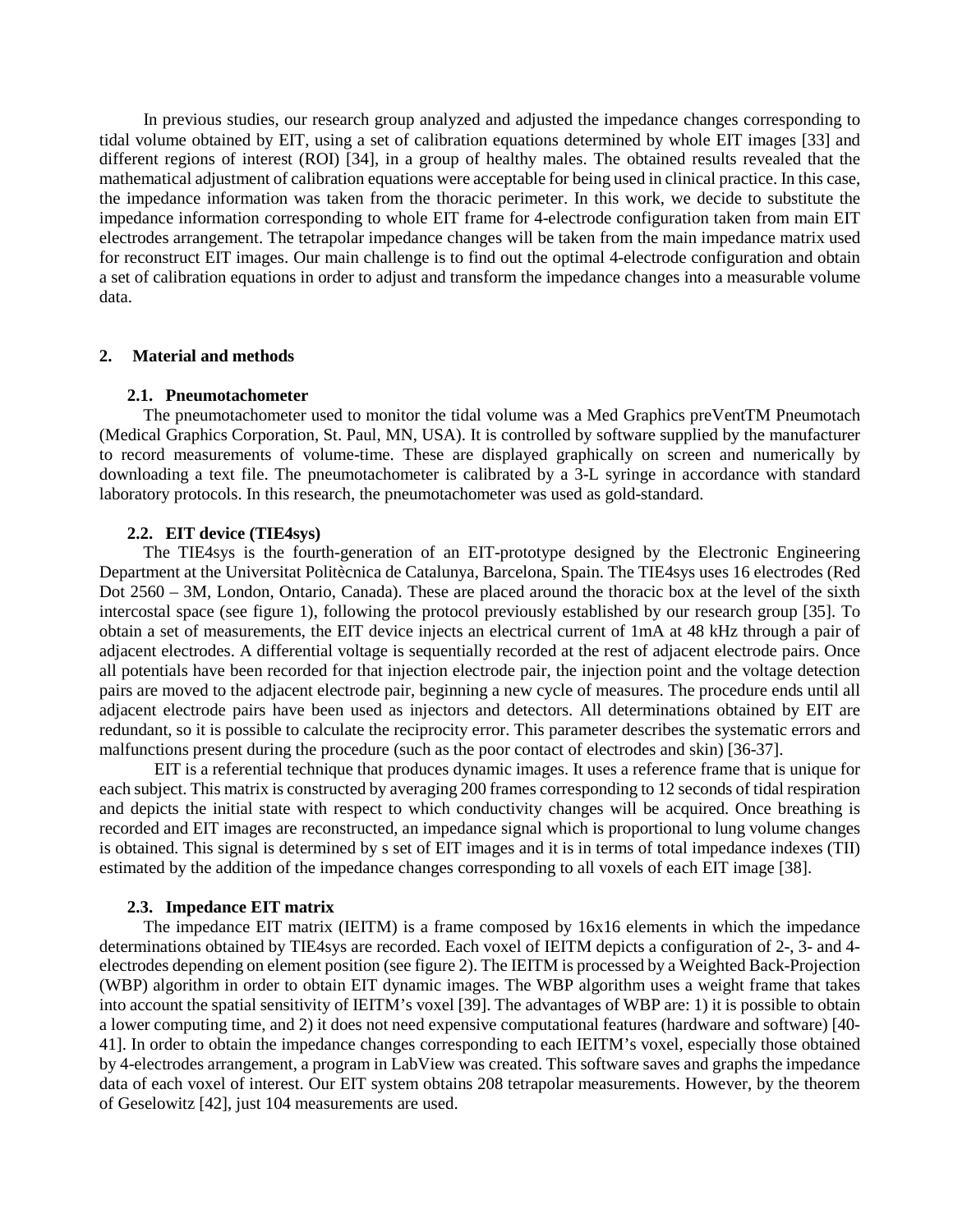### **2.4. Subjects**

In this research were analyzed 20 healthy males. All subjects were non-smokers with spirometry parameters within normal range. All test were performed between 9 am and noon in a room of pneumology area at sea level with an ambient temperature of 25℃ and relative humidity of 60%. All volunteers consented to participate in the study, which had been previously approved by the ethics committee of our center.

#### **2.5. Procedure**

The TIE4sys and pneumotachometer were simultaneously connected to each volunteer. The impedance changes obtained by TIE4sys, using EIT image and all 4-electrodes configurations, and the volume variations obtained by pneumotachometer were analyzed by a parametric correlation test. With this analysis, we can determine the best 4-electrodes configurations.

For each 4-electrodes configuration chosen, 20 calibration equations were obtained. Firstly, we randomly order all volunteers. The sample was divided into two groups. The first (12 subjects) and second one (8 subjects) were called obtaining and validation group, respectively. This procedure was repeated 20 times. In each obtaining group, we used a general equation that allows to adjust the impedance changes into a measurable volume signal, the equation is expressed as following:

$$
\Delta Z = A \times \Delta V \tag{1}
$$

where,  $\Delta Z$  is the impedance changes obtained by TIE4sys using 4-electrodes configurations,  $\Delta V$  is the volume changes obtained by the pneumotachometer, and  $A$  is a proportionality coefficient or calibration coefficient. This is defined in term of different anthropometric parameters [A=(age, weight, height, etc…)].

The tidal volume of each volunteer was recorded at rest 3 times during periods of 30 seconds, with 3 minutes rest between measurements. Each respiratory maneuver was registered graphically and numerically. Prior to measure the respiration pattern, we recorded the anthropometric parameters as age, height, weight, and body mass index. We measure chest perimeters at rest, maximum inspiration and expiration. Also, we measure the side, front, back and subscapular skinfold thickness.

### **2.6. Statistical analysis**

All data are expressed in terms of means  $\pm$  standard deviations values. The Pearson's correlation coefficient was used to select the best 4-electrode configurations. This parameter was set up over 0.500 (p < 0.05). This statistical test was used because volume and impedance measurements showed a normal distribution (Kolmogorov-Smirnov test,  $p < 0.005$ ). Once the best 4-electrodes configurations were chosen, the calibration equations were obtained. Each calibration mathematical model was obtained by a multivariate linear regression of anthropometric parameters and the proportionality coefficients (A). This parameter is estimated by the quotient of tidal volume mean value (from pneumotachometer) and the impedance mean value (from TIE4sys).

The comparison between the volume determinations obtained by pneumotachometer and TIE4sys in each validation group was performed by using parametric statistical trials: the Student's t-test for related data, the Levene's test and the Pearson's correlation coefficient (r). In the statistical analysis, it was also used the error (in percentage) of the volume determinations obtained by TIE4sys, using each electrodes configuration, regarding to the measurements obtained by pneumotachometer.

#### **3. Results**

# **3.1. Analysis of 4-electrodes configurations and general calibration model**

The mean values of anthropometric parameters corresponding to the male sample were an age of  $27 \pm 7$ year, a height of  $1.79 \pm 0.1$  m, a weight of  $76.8 \pm 12$  kg and a body mass index of  $24.1 \pm 3.3$  kg/m<sup>2</sup>. The thoracic skinfold measurements at front, side, back, and subscapular were  $19 \pm 5$  mm,  $19 \pm 9$  mm,  $21 \pm 7$  mm and  $22 \pm 7$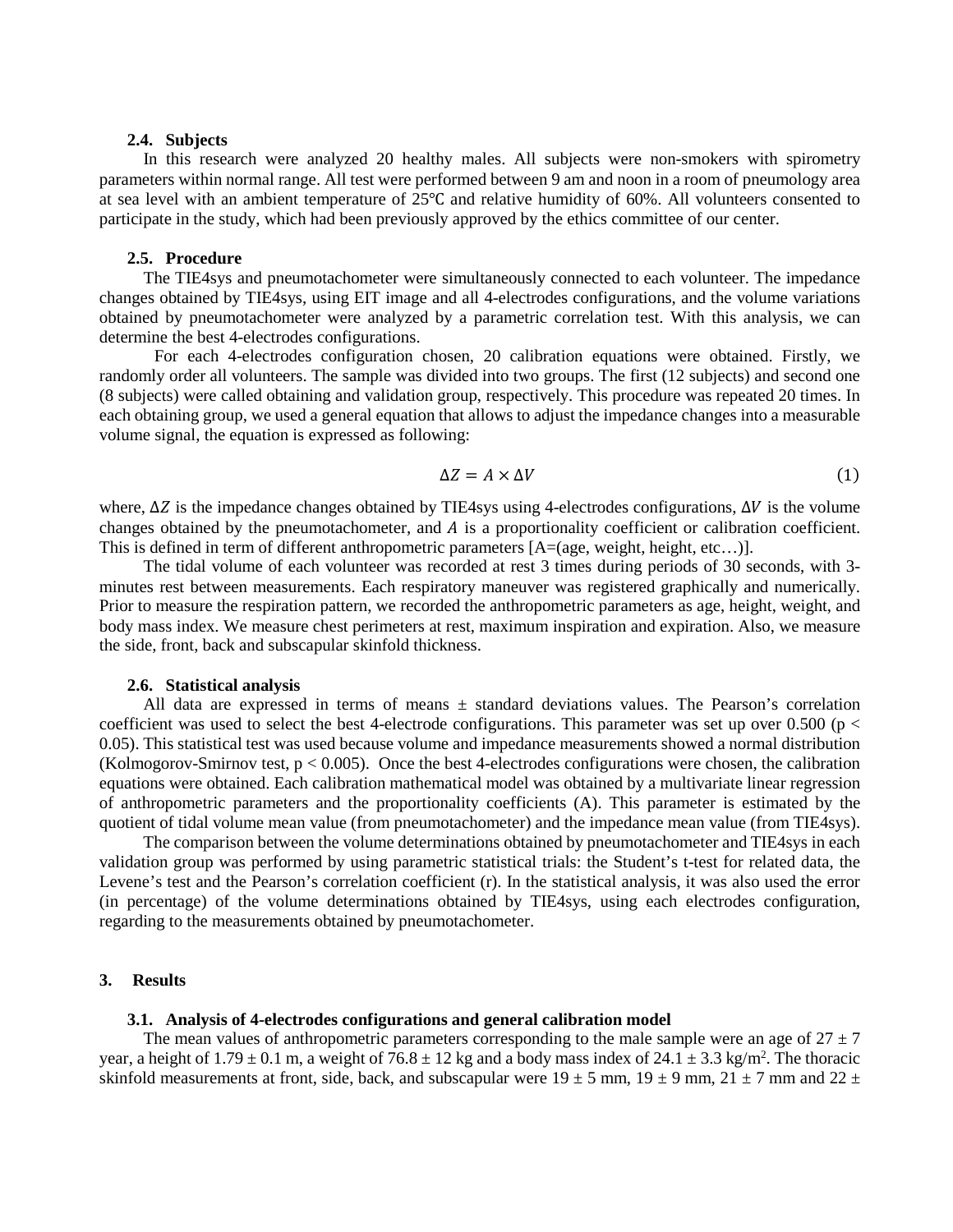8 mm, respectively. The chest perimeter measurements at rest, maximum inspiration and expiration were  $89 \pm$ 6 cm,  $93 \pm 6$  cm and  $87 \pm 6$ , respectively.

In each respiratory exercise performed by each volunteer, the impedance changes obtained by TIE4sys, using EIT image and any 4-electrode configurations, and the volume variations obtained by pneumotachometer showed a high correlation (r > 0.9, p < 0.05). The significant Pearson's correlations (p < 0.05) between the impedance determinations obtained by TIE4sys, different 4-electrodes configurations taken from IEITM, and the volume determinations obtained by pneumotachometer in the male sample (M:20) are shown in table 1. Based on our selection criteria ( $r > 0.500$  with  $p < 0.05$ ), the best 4-electrodes configurations were the arrangements of electrodes 3,4 (injection pair) - 11,12 (detection pair) and the electrodes 4,5 (injection pair) - 12,13 (detection pair), see figure 1 and 2. The Pearson's correlation determined by EIT image was also significant and fits with our inclusion criteria.

The general mathematical model that describe all calibration equations obtained in this study is expressed as following.

$$
A = Cte + \alpha_1 \times Age + \alpha_2 \times Weight + \alpha_3 \times BMI + \alpha_4 \times ThP_Insp + \alpha_5 \times ThP_Exp + \alpha_6 \times ThP_Rest + \alpha_7 \times Front_Sf + \alpha_8 \times Back_Sf + \alpha_9 \times Average_Sf + \alpha_{10} \times SS_Sf
$$
 (2)

Where, Cte is the constant term,  $\alpha_i$  is the constant of each term and BMI is the body mass index. The Insp, Thp\_ExP and ThP\_Rest are the thoracic perimeters at maximum inspiration, maximum expiration and at rest, respectively. Front\_Sf, Back\_Sf and SS\_Sf are the front, back and subscapular thoracic skinfolds, respectively. Average Sf is the mean value of front, back and side chest skinfold parameters. All equations are shown in table 2, 3 and 4.

# **3.2. Results obtained by using EIT image**

From the 20 obtained calibration equations, 19 of them involve the subscapular skinfold, 16 the weight, 2 the body mass index (BMI) and 1 the age. All these mathematical models are shown in table 2. The mean value  $(\pm SD)$  of the determination coefficients ( $\mathbb{R}^2$ ) of the 20 calibration equations determined by using EIT image was of  $0.943 \pm 0.010$  (see figure 3).

All equations were assessed in their respective validation groups. The volume determinations obtained by TIE4sys, using EIT image, and those obtained by the pneumotachometer, are shown in table 5. The mean value of Pearson's correlation coefficients of the volume determinations obtained by both monitoring devices was of  $0.821 \pm 0.079$  (see table 6). All of them with a p-value less of 0.05. Just in one group was not evidenced a significant correlation between volume measurements ( $r=0.685$ ;  $p = 0.061$ ). The error (in terms of percentage) of volume determinations obtained by TIE4sys regarding to the volume measurements obtained by pneumotachometer was of 15±6 % (see table 5). The mean (±SD) of t-test's and Levene's p-values determined by volume measurements obtained by TIE4sys and pneumotachometer in all groups was of 0.505±0.329 and 0.637±0.288, respectively. These results are shown in table 6.

#### **3.3. Results obtained by using the configuration 3,4-11,12**

From the 20 obtained calibration equations, all of them involve the weight, 5 include the chest perimeter at rest (ThP\_Rest), 4 the chest perimeter at maximum expiration, 3 the back thoracic skinfold, 1 the mean value of front, back and side thoracic skinfolds and 1 the chest perimeter at maximum inspiration. All this mathematical models are shown in table 3. The mean value  $(\pm SD)$  of the determination coefficients  $(R^2)$  of the 20 calibration equations determined by using the configurations of electrodes 3-4 and 11-12 was of 0.848  $\pm$ 0.062 (see figure 3).

All calibration models were validated in their respective validation groups. The volume determinations obtained by TIE4sys, using configuration of electrodes 3-4 and 11-12, and those obtained by the pneumotachometer corresponding to each group are shown in table 5. The mean value of Pearson's correlation coefficients of the volume determinations obtained by TIE4sys and pneumotachometer was of  $0.816\pm0.070$  (see table 6). All of them with a p-value less of 0.05. Similar to the latter analysis, just in one group was not evidenced a significant correlation between volume measurements taken from both monitoring devices ( $r=0.664$ ; p =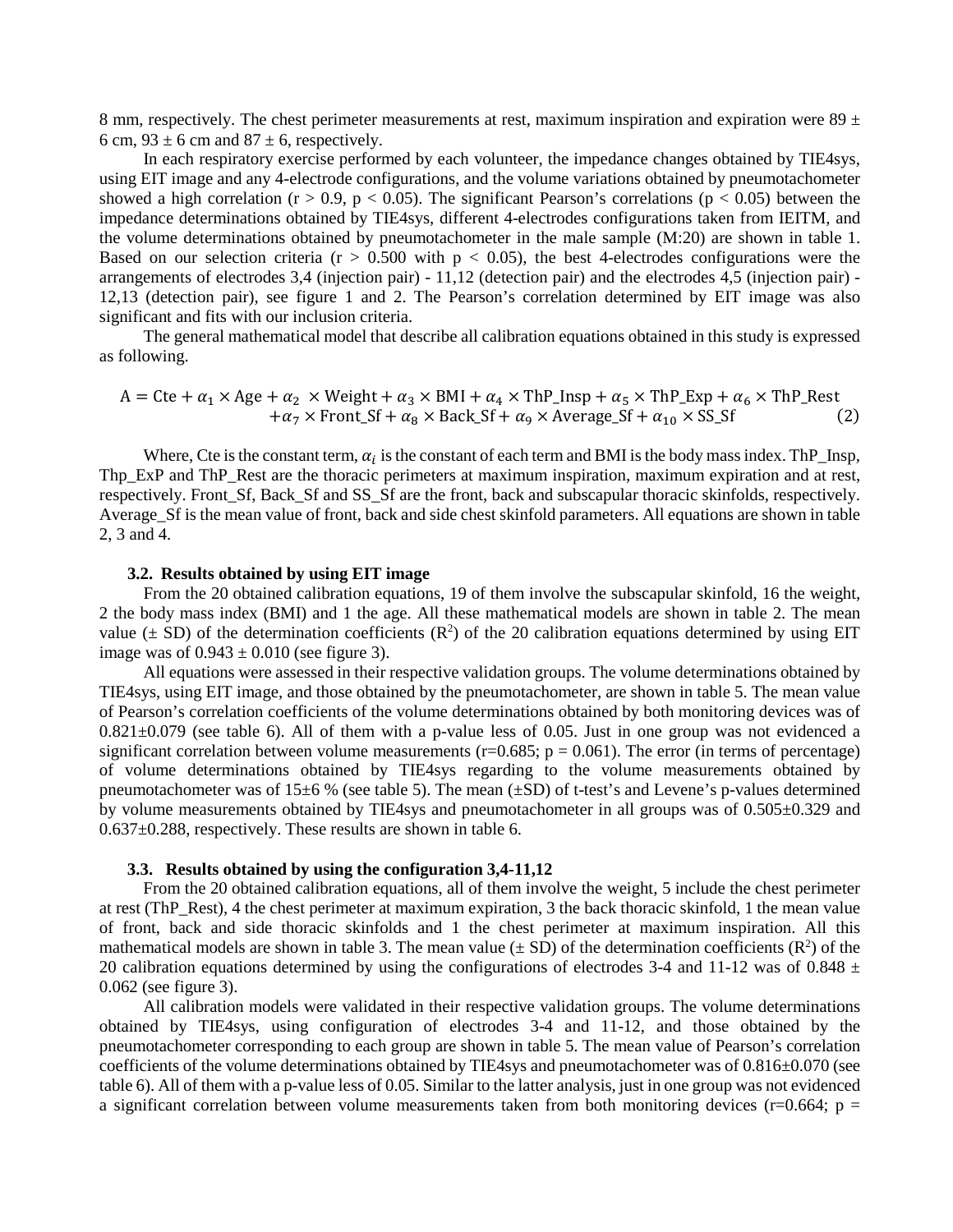0.070). The error (in terms of percentage) of volume determinations obtained by TIE4sys regarding to the volume measurements obtained by pneumotachometer (gold standard) was of 16±4 % (see table 5). The mean (±SD) of t-test's and Levene's p-values determined by volume measurements obtained by TIE4sys and pneumotachometer in all groups was of 0.252±0.292 and 0.529±0.287, respectively. These results are shown in table 6.

#### **3.4. Results obtained by using the configuration 4,5-12,13**

From the 20 obtained calibration models, 16 of them involve the weight, 2 the body mass index, 1 the age, 1 the front thoracic skinfold, 1 the side thoracic skinfold and 1 the subscapular skinfold. All these equations are shown in table 4. The mean value  $(\pm SD)$  of the determination coefficients  $(R^2)$  of the 20 calibration equations determined by using the arrangement of electrodes 4-5 and 12-13 was of  $0.690 \pm 0.122$  (figure 3).

All calibration equations were assessed in their respective validation groups. The volume determinations obtained by TIE4sys, using configuration 4-5 and 12-13, and those obtained by the pneumotachometer, corresponding to each group are shown in table 5. The mean value of Pearson's coefficients of the volume determinations obtained by TIE4sys and pneumotachometer was of 0.500±0.405, showing a p-value of 0.346±0.351 (see table 6). In this analysis, 9 from the 20 studied groups evidence a significant correlations between the volume measurements obtained by both devices. The remainder did not evidence a significant correlation. The error (in terms of percentage) of volume determinations obtained by TIE4sys regarding to the volume measurements obtained by pneumotachometer (gold standard) was of 43±41% (see table 5). The mean of t-test's and Levene's p-values determined by volume measurements obtained by TIE4sys and pneumotachometer in all groups was of 0.432±0.322 and 0.420±0.317, respectively. These results are shown in table 6.

#### **4. Discussion**

In previous works, our research group have obtained a set of calibration equations for being used by our EIT system (TIE4sys). The impedance changes were adjusted and transformed into a measurable volume signal. In these cases, the EIT 16-electrodes configuration was used. The results obtained in healthy males evidenced that the mathematical adjustment of calibration equations was roughly  $R^2 = 0.9$  (p<0.05). Therefore, the volume determinations obtained by EIT were acceptable in order to monitor respiratory pattern. However, EIT systems are expensive for been acquired by any specialist. For this reason, we decided to use tetrapolar impedance measurements because these kind of determinations can be recreated by any cheap impedance equipment. Our research group analyzed the impedance changes taken from the IEITM, using only the 4-electrodes configurations, and the volume measurements obtained by the gold standard. The first objective of this research was to find out the optimal position of electrodes to monitor the ventilatory pattern. And the second one was to obtain a set of calibration mathematical models in order to adjust the tetrapolar impedance changes taken from IEITM and transformed it into a measurable volume signal.

To accomplish the first objective, the tetrapolar impedance changes taken from IEITM (Figure 1) and volume determinations obtained by pneumotachometer were analyzed by the Pearson's correlation test. By this statistical test, the best 4-electrodes configurations were selected. It was evidenced that only two configurations shown a correlation over  $r > 0.5$  (p < 0.5). The first one is determined by the pair 3-4, used as current injector, and the pair 11-12, used as voltage detector (Figure 2). The second one is determined by the pair 4-5, used as injector, and the pair 12-13, used as detector (Figure 2). Whole EIT image was selected too. We consider that these two electrodes configuration were significant because of they provide more information about the respiration component. The injector pairs 3-4 and 4-5 are placed at the right side of thorax. The right lung is bigger than the left one because it has 3 lobes while the left has only 2. This is due to the space that heart occupies [43].

Now, to achieve the second objective, we have obtained and assessed 20 calibration equations for each selected electrodes configuration. It was evidenced that variation of the mathematical adjustment of calibration equations determined by EIT image was of 1%. However, the variation of the adjustment of those equations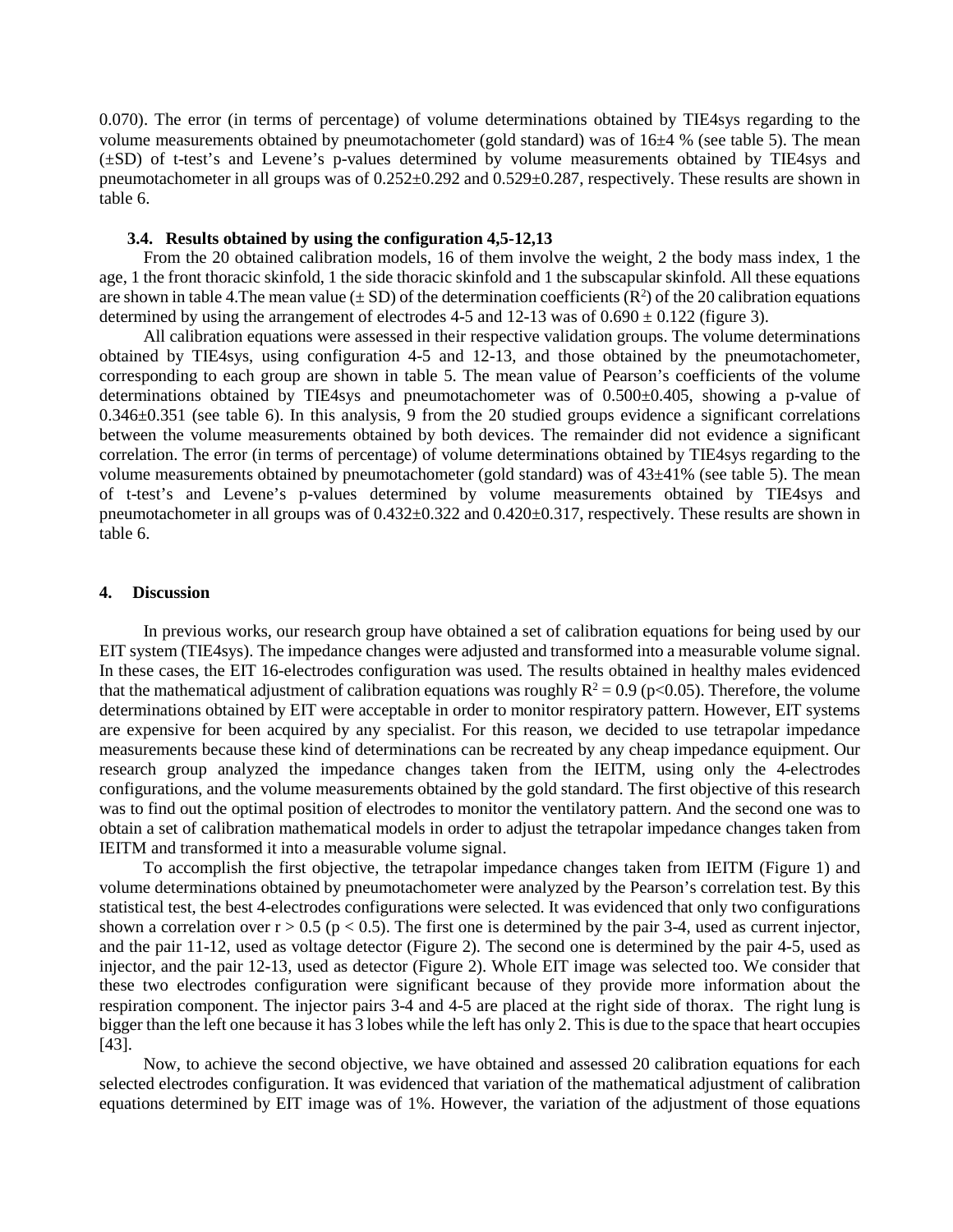determined by the configuration of electrodes 3-4 and 11-12 and 4-5 and 12-13 was of 7% and 18%, respectively. The low variability of the equations determined by EIT image was due to the fact that all 104 tetrapolar impedance measurements are used [44]. The variability of those equations determined by the configuration of electrodes 3-4 and 11-12 may be compared with the obtained by the EIT image despite of using only one tetrapolar configuration. The high variability of the mathematical adjustment of those equations determined by the configuration 4-5 and 12-13 was due to a low correlation between the proportionality coefficients (A) and the anthropometrical data corresponding to each obtaining group.

Weight was the most involved parameter in almost all calibration equations. This fact could be explained because the electrical current transfer depend on the resistance of whole human body mass. Each human tissue have different impedance index [45]. The tissue with the larger impedance value is fat. This factor makes difficult the calibration equation obtaining.

Once the calibration equations were obtained, all of them were used by TIE4sys in order to adjust and transform the impedance changes into a measurable volume signal. The statistical comparison of volume determinations evidenced that the use of EIT image and the configuration of electrodes 3-4 and 11-12 are exchangeable for respiration monitoring. Probably, the configuration 3-4 and 11-12 is a good option because the position where the electrodes were placed was in a thoracic zone with less fat. Then, the electrical current passed through the thoracic muscles with facility and the impedance changes reflects easily the respiratory component. However, the correlations determined by the configuration 4-5 and 12-13 were not so good. Probably, the electrodes were placed in a zone with fat or it is possible that the impedance changes reflect also the cardiac component.

The comparison of errors of volume determinations obtained by TIE4sys, using the EIT image and both configurations of electrodes, regarding to volume determinations obtained by pneumotachometer is shown in table 5. In there, it is evident that the errors determined by the EIT image and the configuration of electrodes 3- 11 and 11-12 are similar. The errors determined by both electrodes configurations did not shown statistically significant differences. Now, comparing these errors with those obtained by the configuration 4-5 and 12-13, it evidenced a significant differences. It was because of two groups of validation showed errors over 150%. If we take off the off layers, the error determined by this electrodes configuration is of  $30 \pm 3\%$ . However, this value is too large to monitor the respiration.

In this study, all volume determinations were restricted in a small range  $(400 - 700$  ml). So, the conclusions must be restricted to this volume range. In future studies, we need to improve the calibration equations by increasing the sample and assessing new anthropometric parameters.

# **5. Conclusions**

The best mathematical adjustments of calibration equations were determined by using the EIT image and the configuration of electrodes 3-4 and 11-12. The most significant parameter involved in all of them was the weight. This confirm that transfer of electrical current depends on the resistance of whole human body mass. By using these equations, the percentage error of volume determinations obtained by TIE4sys was low enough to monitor de respiratory pattern. In the case of EIT image, the impedance variations are determined by the contribution of different impedance measurements taken around the thorax. So, the total impedance change includes different respiratory components from both lungs. However, the impedance changes taken from the configuration 3-4 and 11-12 was comparable with EIT image. So, the position of these 4-electrodes configuration was ideal to monitor breathing pattern.

#### **Acknowledgments**

Dirección de Investigación y Posgrado (DAIP) (FO-DAI-05), Universidad de Guanajuato for financial support and CONACYT (postdoctoral fellowship) to Marco Balleza.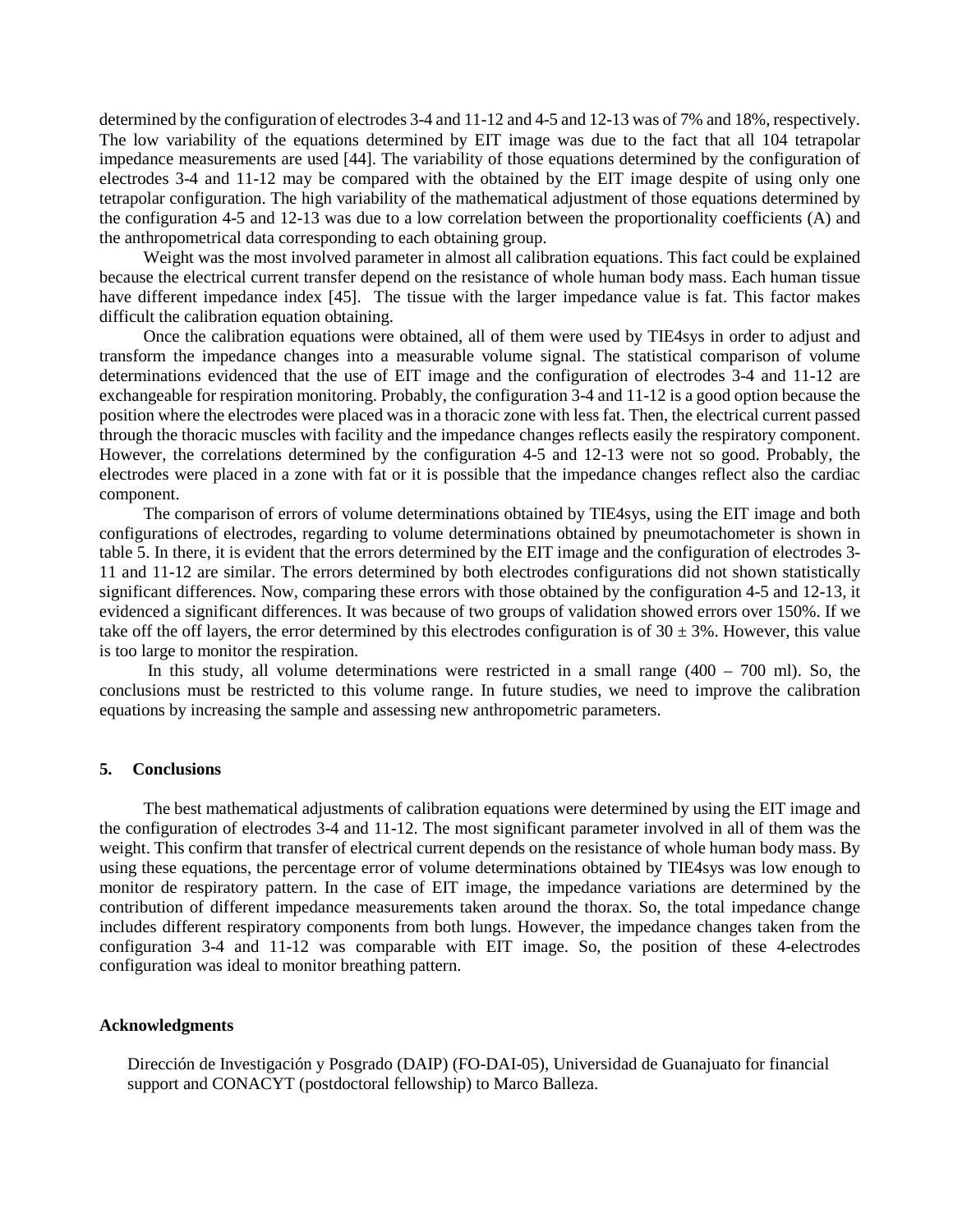#### **References**

- [1] Sanchis J., Díez-Betoret L., Canet J., Casan P. Pneumotachographic recording of ventilatory pattern. En Benito S. and Net A (Editores), Update in intensive care and emergency medicine 13: Pulmonary function in mechanically ventilated patients. Berlin-Heidelberg: Springer-Verlag. (1991) pp:9-22.
- [2] Serra Gabriel X. Anatomía básica del aparato respiratorio. En María Rosa Serra Gabriel, Josefina Díaz Petit y María Luisa de Sande Carril (Comp), Fisioterapia en neumología, sistema respiratorio y aparato cardiovascular Barcelona: Elsevier (2005) pp 281-293.
- [3] Gilbert, R., Auchincloss J. H., Brodsky J., Boden W. Changes in tidal volume, frequency and ventilation induced by their measurement. J Appl Physiol, (1972) 33:252-254.
- [4] Askanazi J., Silverberg P. A., Foster R. J., Hyman A. I. Effects of respiratory apparatous on breathing pattern. J Appl Physiol, (1980) 48:577-580.
- [5] Perez, W. and Tobin M. J. Separation of factor responsible for change in breathing pattern induced by instrumentation. J Appl Physiol, (1985) 59:1515-1520.
- [6] Paek D. and McCool D. Breathing patterns during varied activities. J Appl Physiol, (1992) 73:887-893.
- [7] Germán Peces-Barba, Joan Albert Barberà, Àlvar Agustí, Ciro Casanova, Alejandro Casas, José Luis Izquierdo, José Jardim, Victorina López Varela, Eduard Monsó, Teodoro Montemayor, José Luis Viejo. Joint guidelines of the Spanish Society of Pulmonology and Thoracic Surgery (SEPAR) and the Latin American Thoracic Society (ALAT). Arch Bronconeumol. 42 (2008) 271-281.
- [8] Whyte K. F., Gugger M., Gould G. A., Molloy J., Wraith P. K., Douglas N. J. Accuracy of respiratory inductive plethysmograph in measuring tidal volume during sleep. J Appl Physiol, (1991) 71:1866-1871
- [9] Stick S. M., Ellis E., LeSouëf P. N., Sly P. D. Validation of respiratory inductance plethysmography ("Respitrace") for the measurement of tidal breathing parameters in newborns. Pediatric Pulmonology, (1992) 14(3):187-191.
- [10] Cohen K. P., Ladd W. M., Beams, D. M., Sheers W. S., Radwin R. G., Tompkins W. J., Webster J. G. Comparison of impedance and inductance ventilation sensors on adults during breathing, motion and simulated airway obstruction. IEEE Transactions on Biomedical Engineering, (1997) 44(7):555-566.
- [11] Durán, J., Esnaola, S., Rubio, R., & Iztueta, Á. Obstructive sleep apnea–hypopnea and related clinical features in a population-based sample of subjects aged 30 to 70 yr. American journal of respiratory and critical care medicine, (2001) 163(3), 685-689
- [12] Giaever I. and Keese C. R. A morphological biosensor for mammalian cells. Nature (1993) 366:591–592.
- [13] Pethig R. and Kell B. The passive electrical properties of biological systems: their significance in physiology, biophysics and biotechnology. Phys Med Biol. (1987) 32:933-970.
- [14] Pethig R., Burt J. P. H., Parton A., Rizvi N., Talary M. S., and Tame J. A. Development of biofactory-on-a-chip technology using excimer laser micromachining. J. Micromech. Microeng. (1998) 8:57–63.
- [15] Kachel V., Electrical resistance pulse sizing: Coulter sizing. In: M. R. Melamed, T. Lindmo, and M. L. Mendelsohn, eds., Flow Cytometry and Sorting. New York:Wiley-Liss Inc., (1990) pp. 45–80.
- [16] Lukaski H.C., Johnson P.E., Bolonchuk W.W. and Lykken G.I. Assessment of fat-free mass using bioelectrical impedance measurements of human body. Am. J. Clin. Nutr.  $(1985)$  41(4):  $810 - 817$ .
- [17] Lukaski H.C., Bolonchuk W.W., Hall C.B. and Siders W.A. Validation of tetrapolar bioelectrical impedance method to assess human body composition. Journal of Applied Physiology (1986) 60(4): 1327 – 1332.
- [18] Lukaski H.C. Methods for assessment of human body composition: traditional and new. Am. J. Clin. Nutr. (1987)  $46(4): 537 - 556.$
- [19] Foster K. R. and Schwan H. P. (1989). Dielectric properties of tissues and biological materials: a critical review. Critical Reviews in Biomedical Engineering. 17(1):25-104.
- [20] Kubicek W.G., Patterson R.P., Witsoe D.A. Impedance cardiography as a noninvasive method of monitoring cardiac function and other parameters of the cardiovascular system. Annals of New York Academy of Sciences (1970) 170: 724 – 732.
- [21] Kaupinen P. K., Hyttinen J. A., and Malmivuo J. A., Sensitivity distributions of impedance cardiography using band and spot electrodes analysed by a 3-D computer model. Ann. Biomed. Eng. (1998) 26:694–702.
- [22] Cinca J., Ramos J., García M. A., Bragos R., Bayés-Genis A., Salazar Y., Bordes R., Mirabet S., Padró J. M., Picart J. G., Viñolas X., Rosell-Ferrer J. Changes in myocardial electrical impedance in human heart graft rejection. Eur J Heart Fail, (2008) 10:594-600.
- [23] Piccoli A. Bioelectric impedance measurements for fluid status assessment. Contributions to Nephrology, (2010) 164:143-152.
- [24] Houtveen, J. H., Groot, P. F., & de Geus, E. J. Validation of the thoracic impedance derived respiratory signal using multilevel analysis. International Journal of Psychophysiology, (2006) 59(2), 97-106.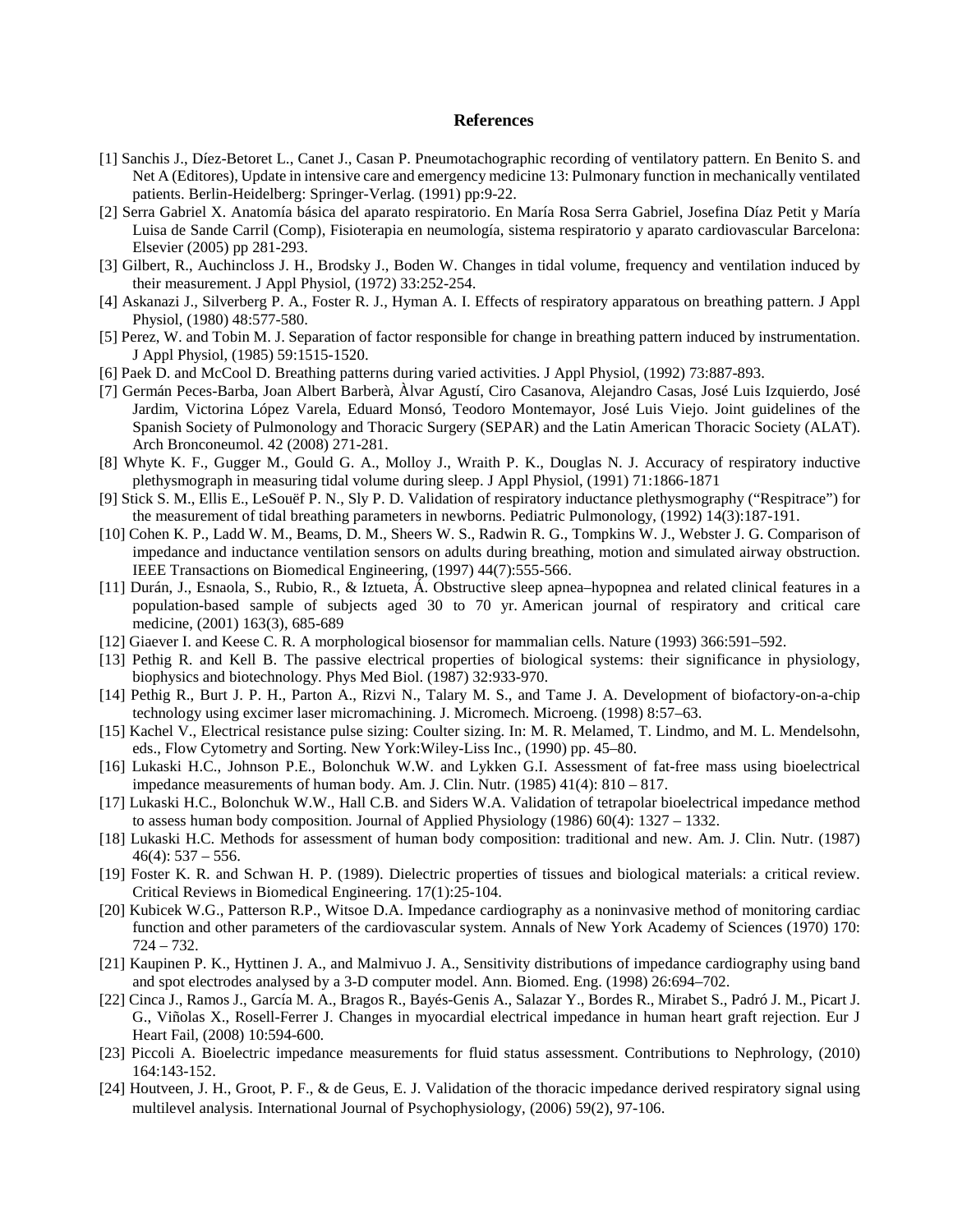- [25] Roberts, K., Srinivasan, V., Niles, D. E., Eilevstjønn, J., Tyler, L., Boyle, L., ... & Nadkarni, V.. Does change in thoracic impedance measured via defibrillator electrode pads accurately detect ventilation breaths in children?. Resuscitation, (2010) 81(11), 1544-1549.
- [26] B. H. Brown, A. D. Seagar, The Sheffield data collection system, Clin. Phys. Physiol. Meas. 8 (1987) Suppl. A: 91- 97.
- [27] B. H. Brown, Electrical impedance tomography (EIT): a review, Journal of Medical Engineering & Technology. 27 (2003) 97-108.
- [28] M. Bodenstein, M. David, K. Markstaller, Principles of electrical impedance tomography and its clinical application, Critical Care Medicine. 37(2) (2009) 713-724.
- [29] P.W. Kunst, A. Vonk Noordegraaf, E. Raaijmakers, J. Bakker, A. B. Groeneveld, P. E. Postmus, P. M. de Vries, Electrical impedance tomography in the assessment of extravascular lung water in noncardiogenic acute respiratory failure, Chest. 116 (1999) 1695-1702.
- [30] M. Arad, S. Zlochiver, T. Davidson, Y. Shoenfeld, A. Adunsky, S. Abboud, The detection of pleural effusion using parametric EIT technique, Physiol Meas. 30 (2009) 421-428.
- [31] B. Grychtol, G. K. Wolf, J. H. Arnold, Differences in regional pulmonary pressure impedance curves before and after lung injury assessed with a novel algorithm, Physiol Meas. 30 (2009)137-148.
- [32] I. Frerichs, P. A. Dargaville, P. C. Rimensberger, Regional respiratory inflation and deflation pressure–volume curves determined by electrical impedance tomography, Physiol. Meas. 34 (2013) 567–577
- [33] Balleza, M., Calaf, N., Feixas, T., González, M., Antón, D., Riu, P. J., & Casan, P. Measuring breathing pattern in patients with chronic obstructive pulmonary disease by electrical impedance tomography. Archivos de Bronconeumología (2009), 45(7), 320-324.
- [34] Balleza-Ordaz, M., Perez-Alday, E., Vargas-Luna, M., & Riu, J. P. Tidal volume monitoring by electrical impedance tomography (EIT) using different regions of interest (ROI): Calibration equations. Biomedical Signal Processing and Control, (2015)18, 102-109.
- [35] B. De Lema, P. Casan, P.J. Riu, Electrical Impedance Tomography: standardizing in the procedure in pneumology. Arch Bronconeumol. 42 (2006) 299-301.
- [36] Casas, O. Contribución a la obtención de imágenes paramétricas en tomografía de impedancia eléctrica para la caracterización de tejidos biológicos. Tesis Doctoral, UniversitatPolitècnica de Catalunya, Barcelona, (1998).
- [37] Fontova A. Desenvolupament d'un mòdul de comunicacions Ethernet per a un sistema de TIE. Projecte fi de Carrera. E.T.S.E.T.B. UniversitatPolitècnica de Catalunya (2004).
- [38] Fornos Herrando J. Estimació del Patró Ventilatori mitjançant Tomografía d'Impedància Elèctrica. Projecte fi de Carrera. E.T.S.E.T.B. UniversitatPolitècnica de Catalunya (2006).
- [39] Serrano R. E., De Lema B., Casas O., Feixas T., Calaf N., Camacho V., Carrio I., Casan P., and Riu J.P. Use of electrical impedance tomography (TIE) for the assessment of unilateral pulmonary function. Physiological Measurements (2002) 23:211-220.
- [40] Muller J. L., Siltanen S., Isaacson D. A direct reconstruction algorithm for electrical impedance tomography. IEEE Trans Med Imaging, (2002) 21:555-559.
- [41] Santosa F. and Vogelius M. A backprojection algorithm for electrical impedance imaging. University of Maryland Technical note BN-1081, (1988) pp:1-33.
- [42] Geselowitz D. B. An application of electrocardiographic leas theory to impedance plethysmography. IEEE Trans Biomed Eng. (1971) 18:38-41.
- [43] G. J. Tortora, B. H. Derrickson. Principles of anatomy and physiology, 14<sup>th</sup> ed., Wiley, December 2014.
- [44] Serrano R. E., De Lema B., Casas O., Feixas T., Calaf N., Camacho V., Carrio I., Casan P., and Riu J.P. Use of electrical impedance tomography (TIE) for the assessment of unilateral pulmonary function. Physiological Measurements (2002) 23:211-220.
- [45] S. Grimnes,  $\varnothing$ . G. Martinsen. Bioimpedance & Bioelectricity,  $2<sup>nd</sup>$  ed. Elsevier, 2008.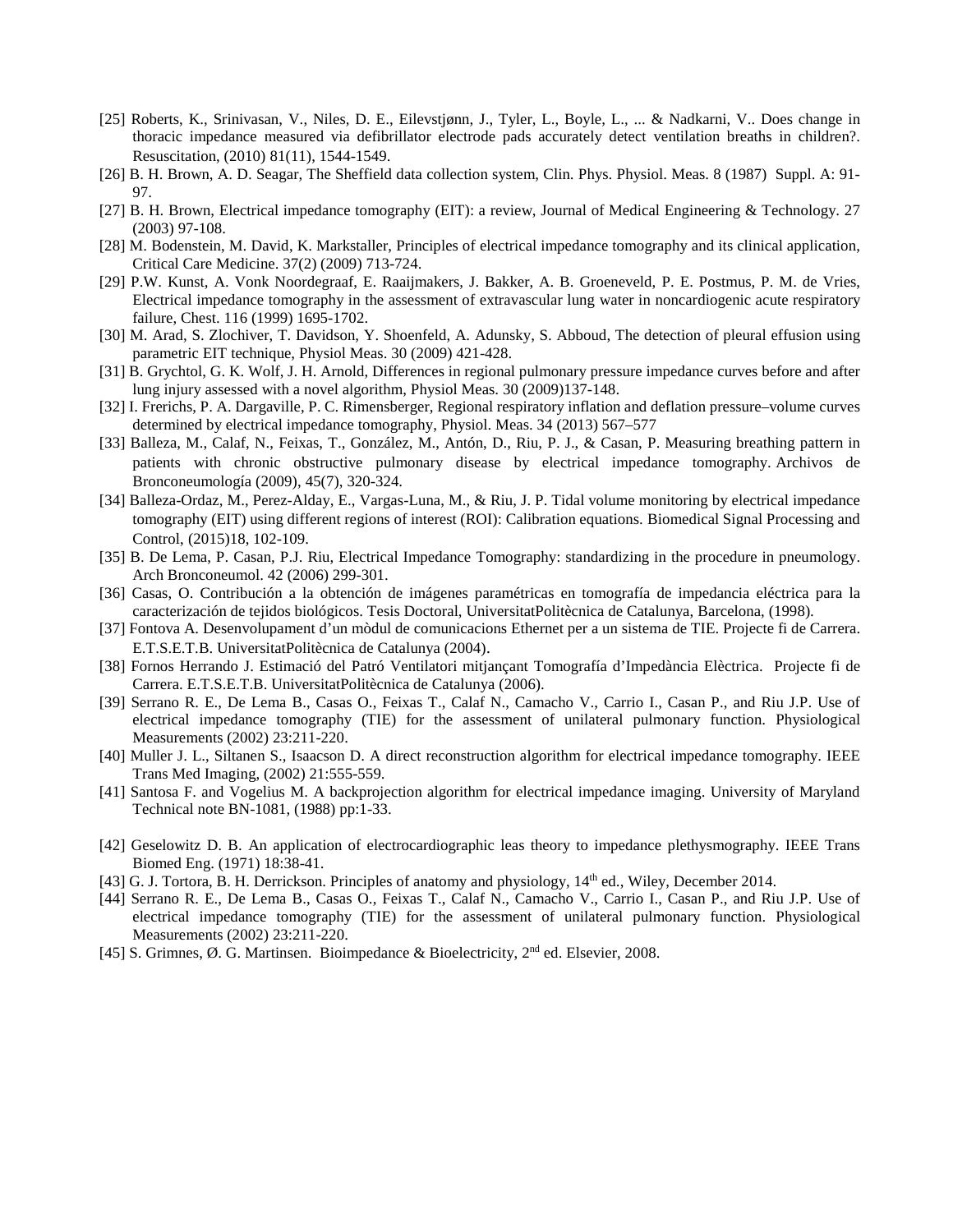# **List of images**

Figure 1. Spatial position of electrodes placed around the thorax at sixth intercostal space.

**Figure 2.** Impedance EIT matrix (IEITM) used for EIT image reconstruction. In the picture letter A depicts the configurations of 2 electrodes; letter B depicts the configurations of 3 electrodes and letter C depicts the configurations of 4 electrodes. This latter is configuration of interest.

**Figure 3.** Mean ( $\pm$ SD) values of the determination coefficients of the 20 calibration equations determined by each electrodes configuration. EIT image is the configuration determined by the use of 16-electrode configuration. Config 3.11 is the configuration determined by the electrodes 3-4 (current injectors) and 11-12 (voltage detectors). Config 4.12 is the configuration determined by the electrodes 4-5 (current injectors) and 12-13 (voltage detectors). These configurations are shown in figure 2.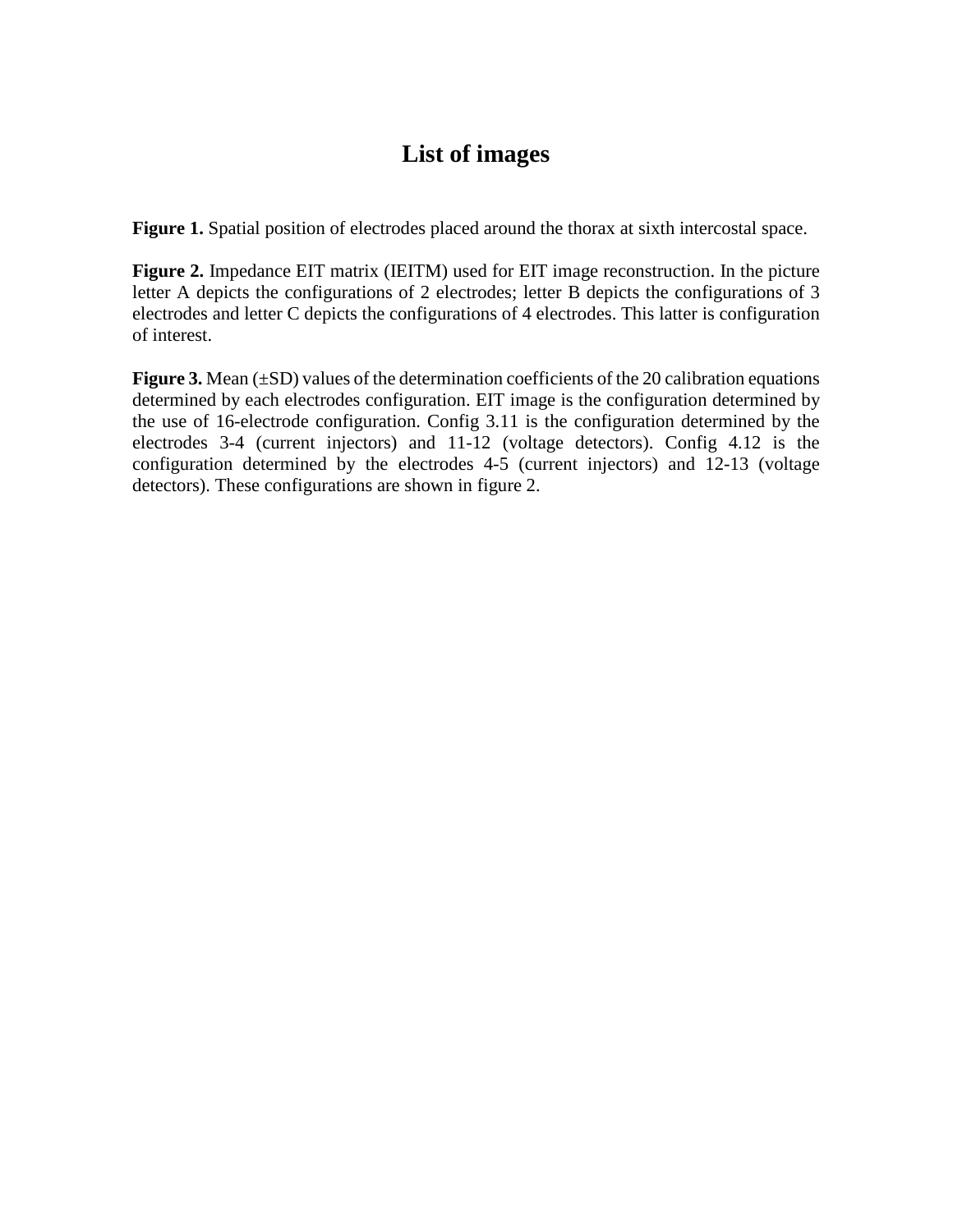

Figure 1. Spatial position of electrodes placed around the thorax at sixth intercostal space.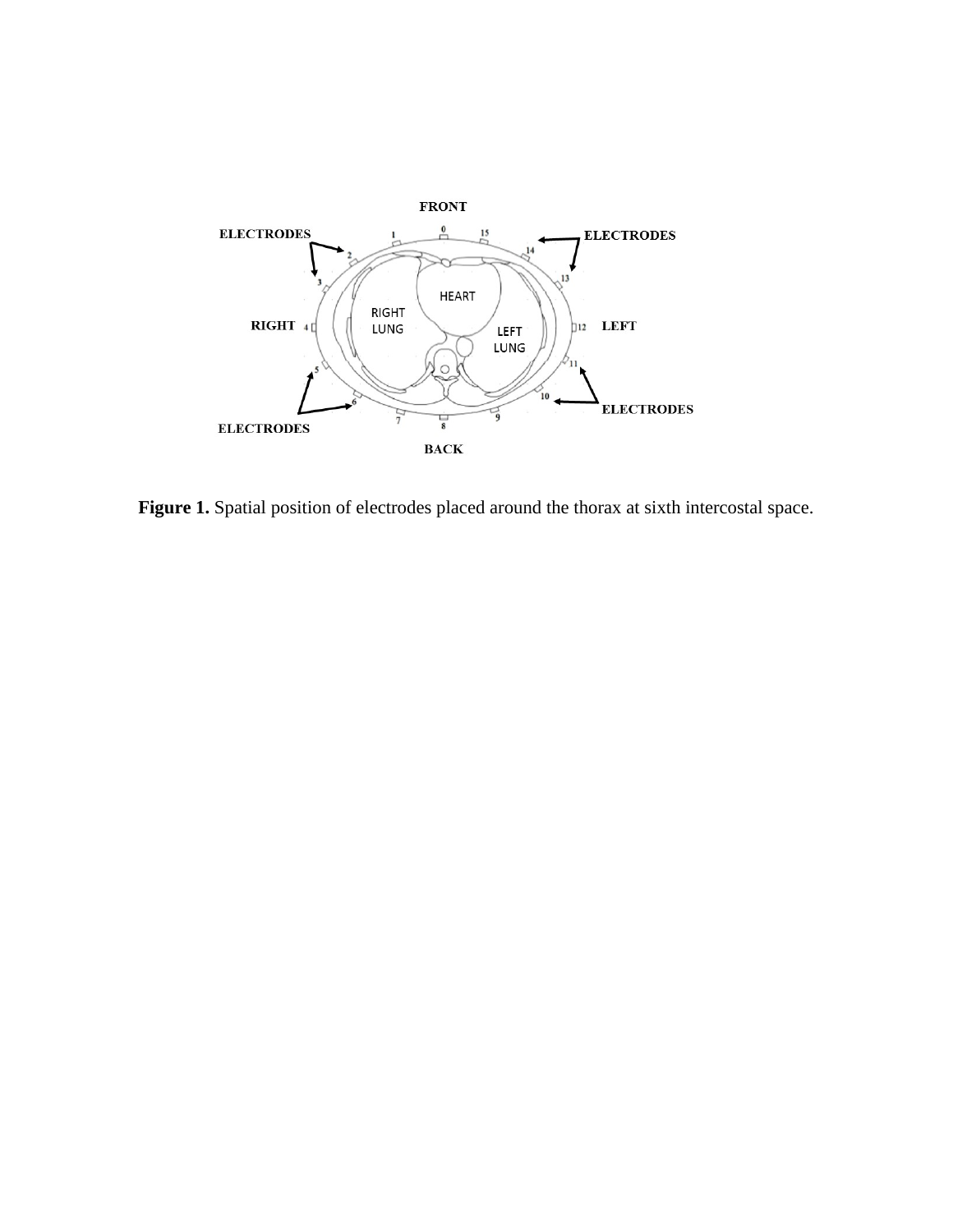# Pair electrodes detection

|         |          | $_{0,1}$ | 1,2 | 2,3 | 3,4 | 4,5           | 5,6 | 6,7           | 7,8           | 8,9 | 9,10          | 10,11         |   | 12,13         | 13,14         | 14,15 | 15,0          |
|---------|----------|----------|-----|-----|-----|---------------|-----|---------------|---------------|-----|---------------|---------------|---|---------------|---------------|-------|---------------|
|         | $_{0,1}$ | Α        | B   | C   | C   | С             | C   | C             | C             | С   | C             | C             | C | C             | C             |       |               |
|         | 1,2      | B        | А   | B   | С   | С             | C   | C             | C             | С   | С             | C             | С | C             | С             | C     | С             |
|         | 2,3      | С        | B   | А   | В   | С             | C   | C             | C             | C   | C             | C             | С | C             | С             | C     | С             |
|         | 3,4      | C        | C   | B   | А   | B             | C   | C             | C             | С   | С             | C             | C | C             | C             | C     | C             |
|         | 4,5      | С        | C   | С   | В   | Α             | B   | C             | C             | C   | C             | C             | С | С             | С             | С     | С             |
| ⊏<br>Ø2 | 5,6      | С        | С   | С   | С   | В             | A   | B             | C             | С   | С             | C             | С | С             | С             | С     | $\mathcal{C}$ |
|         | 6,7      | С        | С   | C   | С   | C             | В   | А             | B             | C   | $\mathbf C$   | C             | С | С             | С             | С     | С             |
|         | 7,8      | C        | C   | C   | C   | C             | C   | B             | Α             | В   | C             | C             | C | C             | C             | C     | С             |
|         | 8,9      | С        | C   | C   | C   | $\mathcal{C}$ | С   | $\mathbf C$   | B             | А   | B             | C             | C | $\mathcal{C}$ | $\mathcal{C}$ | C     | C             |
|         | 9,10     | С        | С   | C   | С   | С             | C   | C             | $\mathbf C$   | B   | Α             | B             | С | C             | C             | C     | C             |
|         | 10,11    | С        | С   | С   | С   | С             | C   | C             | C             | С   | B             | А             | В | С             | С             | С     | С             |
| ڡ       | 11,12    | C        | С   | C   | C   | С             | C   | C             | C             | C   | C             | B             | А | B             | C             | С     | C             |
| α       | 12,13    | С        | С   | C   | С   | С             | С   | C             | C             | C   | С             | C             | В | A             | В             | С     | С             |
|         | 13,14    | C        | С   | C   | C   | C             | C   | $\mathcal{C}$ | $\mathcal{C}$ | C   | $\mathcal{C}$ | $\mathcal{C}$ | С | В             | А             | B     | C             |
|         | 14,15    | C        | С   | C   | C   | С             | C   | C             | C             | C   | C             | C             | С | C             | B             | Α     | в             |
|         | 15,0     | С        | С   | С   | С   | С             | C   | C             | C             | C   | C             | C             | C | C             | C             | В     | А             |

**Figure 2.** Impedance EIT matrix (IEITM) used for EIT image reconstruction. In the picture letter A depicts the configurations of 2 electrodes; letter B depicts the configurations of 3 electrodes and letter C depicts the configurations of 4 electrodes. This latter is configuration of interest.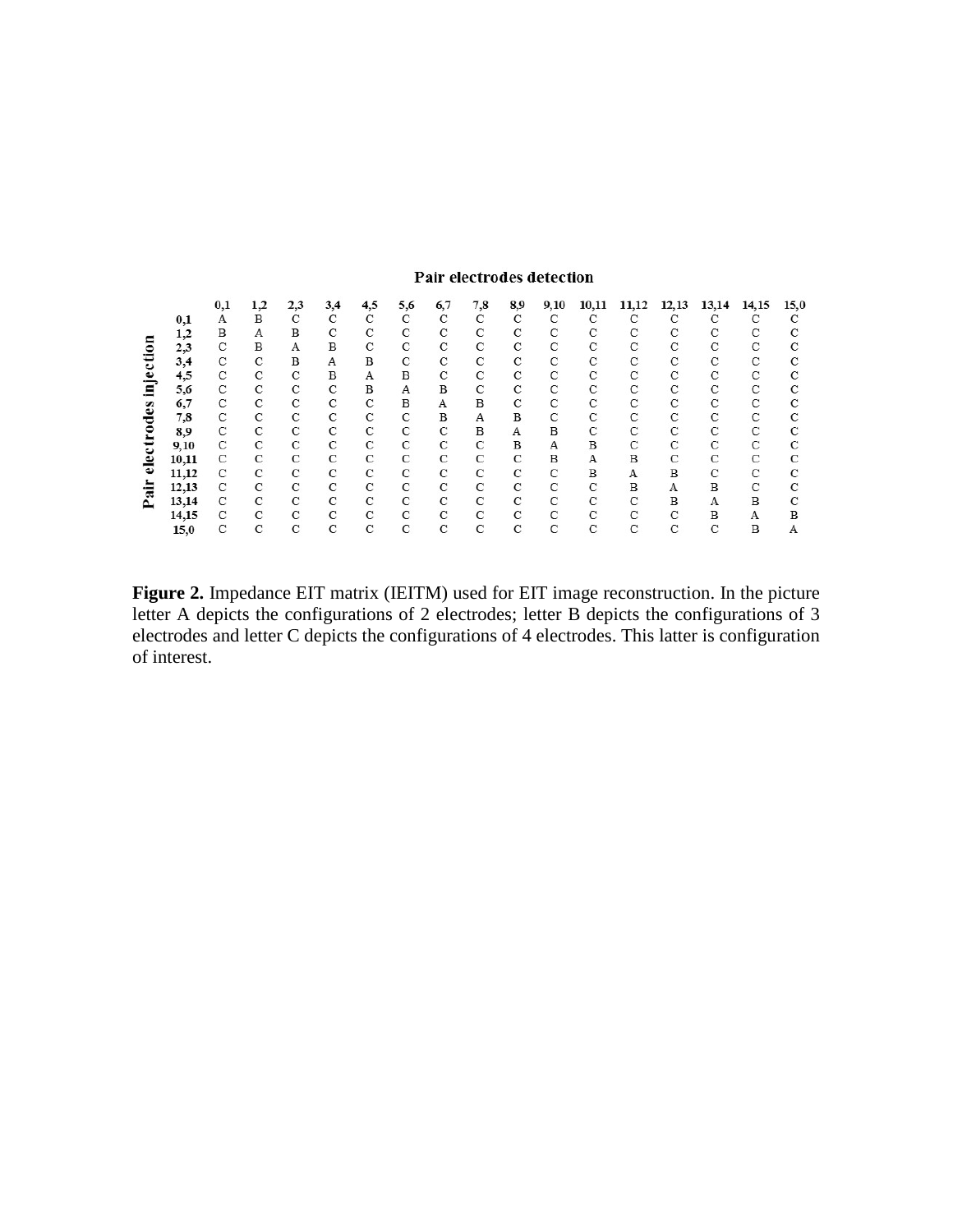

**Figure 3.** Mean ( $\pm$ SD) values of the determination coefficients of the 20 calibration equations determined by each electrodes configuration. EIT image is the configuration determined by the use of 16-electrode configuration. Config 3.11 is the configuration determined by the electrodes 3-4 (current injectors) and 11-12 (voltage detectors). Config 4.12 is the configuration determined by the electrodes 4-5 (current injectors) and 12-13 (voltage detectors). These configurations are shown in figure 2.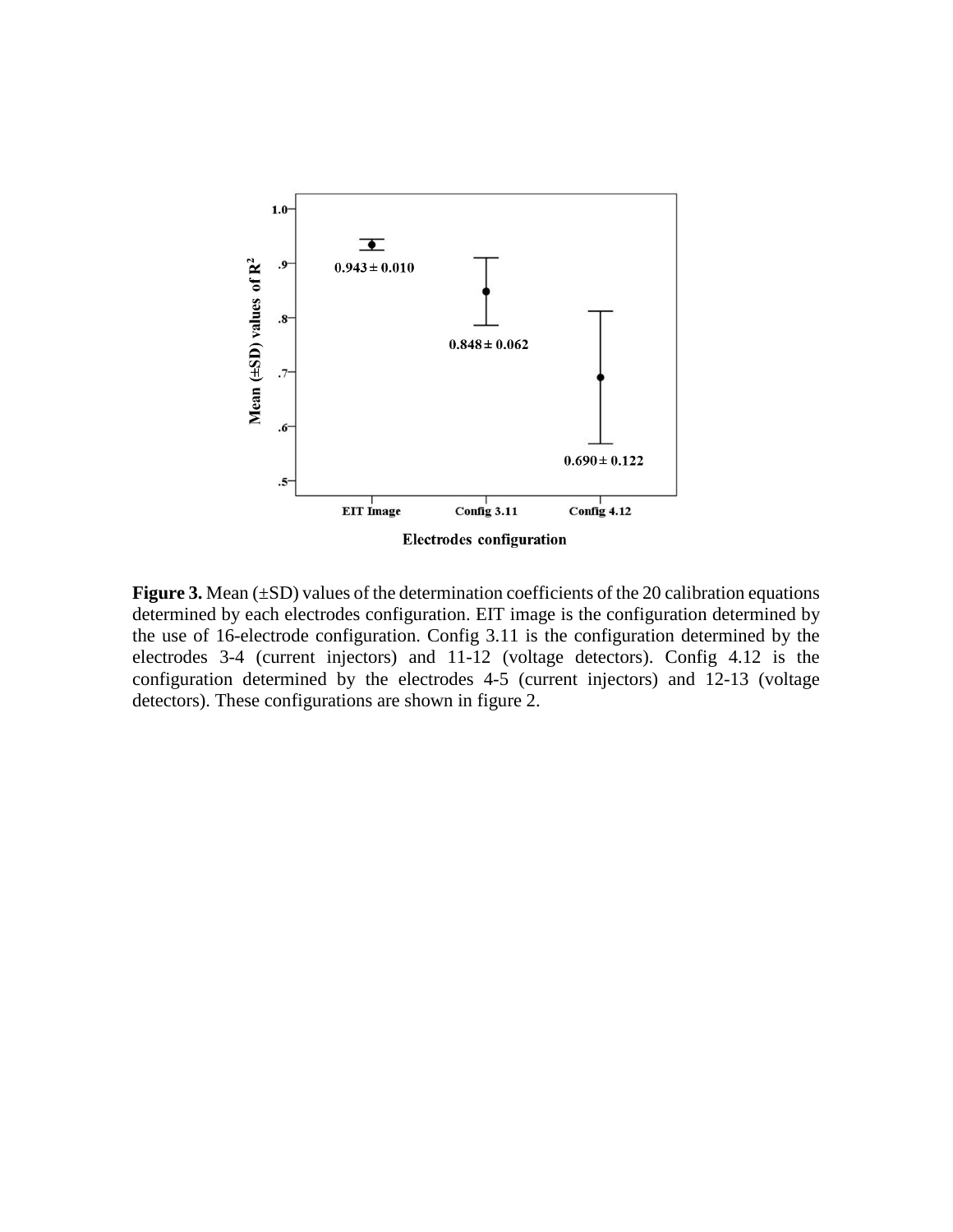# **List of tables**

**Table 1.** Significant Pearson's correlations between impedance determinations obtained by TIE4sys, using EIT image (16-electrodes arrangement) and different 4-electrodes configurations, and volume determinations obtained by pneumotachometer in the sample of volunteers (M:20).

**Table 2.** Coefficients of calibration equations determined by EIT image.

**Table 3.** Coefficients of calibration equations determined by the configuration of electrodes 3-4 and 11- 12. This configuration was taken from the main impedance matrix (IEITM)

**Table 4.** Coefficients of calibration equations determined by the configuration of electrodes 4-5 and 12- 13. This configuration was taken from the main impedance matrix (IEITM)

**Table 5.** Volume determinations differences obtained by TIE4sys, using the 3 configurations of electrodes (EIT image, 3,4-11,12 and 4,5-12,13 electrodes configurations), and those obtained by the pneumotachometer (gold standard). The differences are expressed as percentage (%).

**Table 6.** Analysis of volume measurements obtained by pneumotachometer and TIE4sys, using 1) EIT image, 2) 3.11 electrodes configuration and 2) 4.12 electrodes configuration.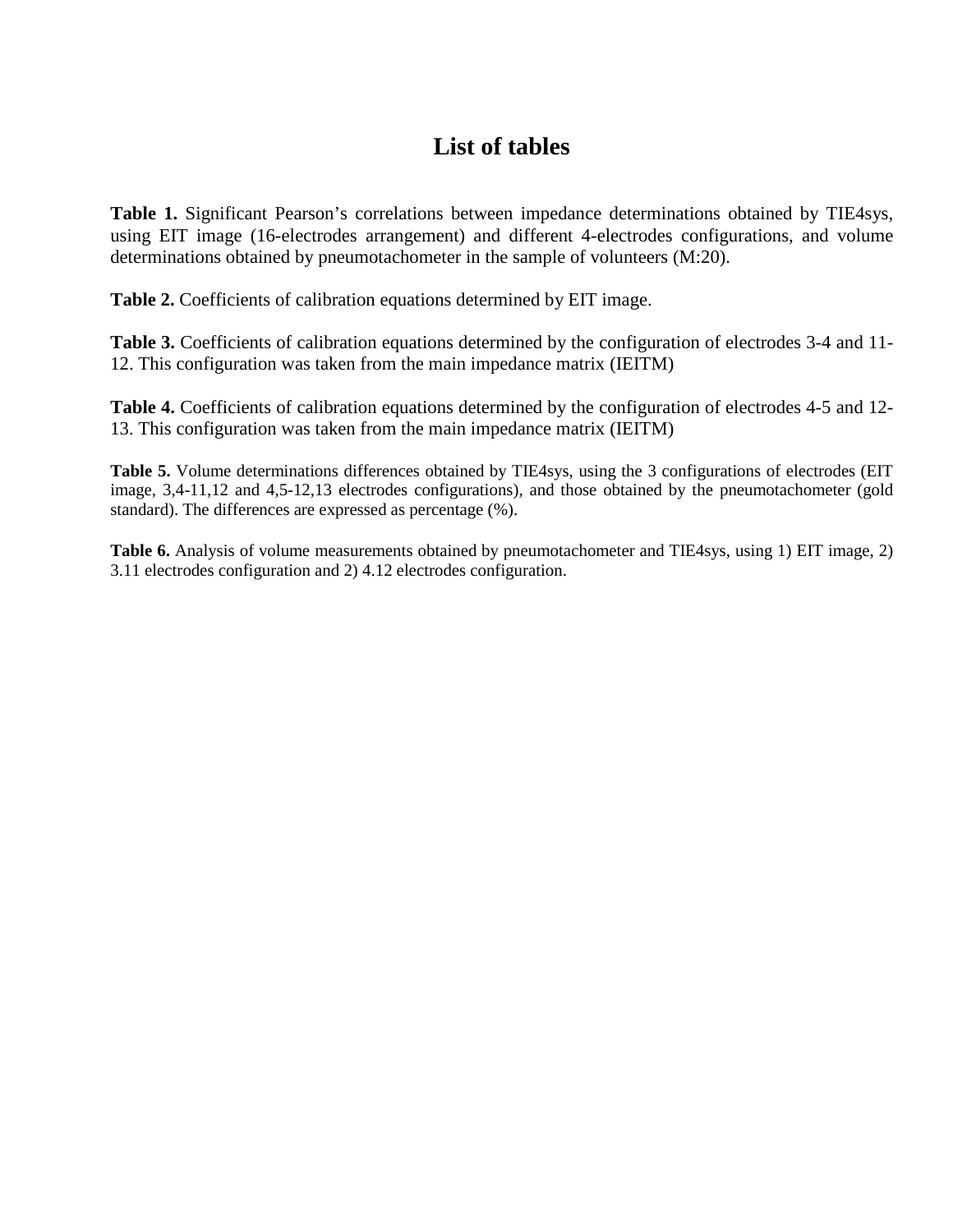**Table 1.** Significant Pearson's correlations between impedance determinations obtained by TIE4sys, using EIT image (16-electrodes arrangement) and different 4-electrodes configurations, and volume determinations obtained by pneumotachometer in the sample of volunteers (M:20).

| <b>Electrodes</b>                      | <b>Pearson's coefficient</b> |  |  |  |  |
|----------------------------------------|------------------------------|--|--|--|--|
| configuration                          | $r$ (p-value)                |  |  |  |  |
| 4-electrodes: $1,2-3,4$                | 0.467(0.038)                 |  |  |  |  |
| 4-electrodes: $3,4-11,12$ <sup>*</sup> | 0.568(0.009)                 |  |  |  |  |
| 4-electrodes: $4,5-9,10$               | 0.444(0.050)                 |  |  |  |  |
| 4-electrodes: $4,5-12,13*$             | 0.546(0.013)                 |  |  |  |  |
| 4-electrodes: 12,13-8,9                | 0.488(0.029)                 |  |  |  |  |
| 16-electrodes (EIT Image)*             | 0.578(0.008)                 |  |  |  |  |

(\*) Selected electrode configurations. The criteria selection was to obtain a Pearson's correlation coefficient over  $0.500$  (p<0.05).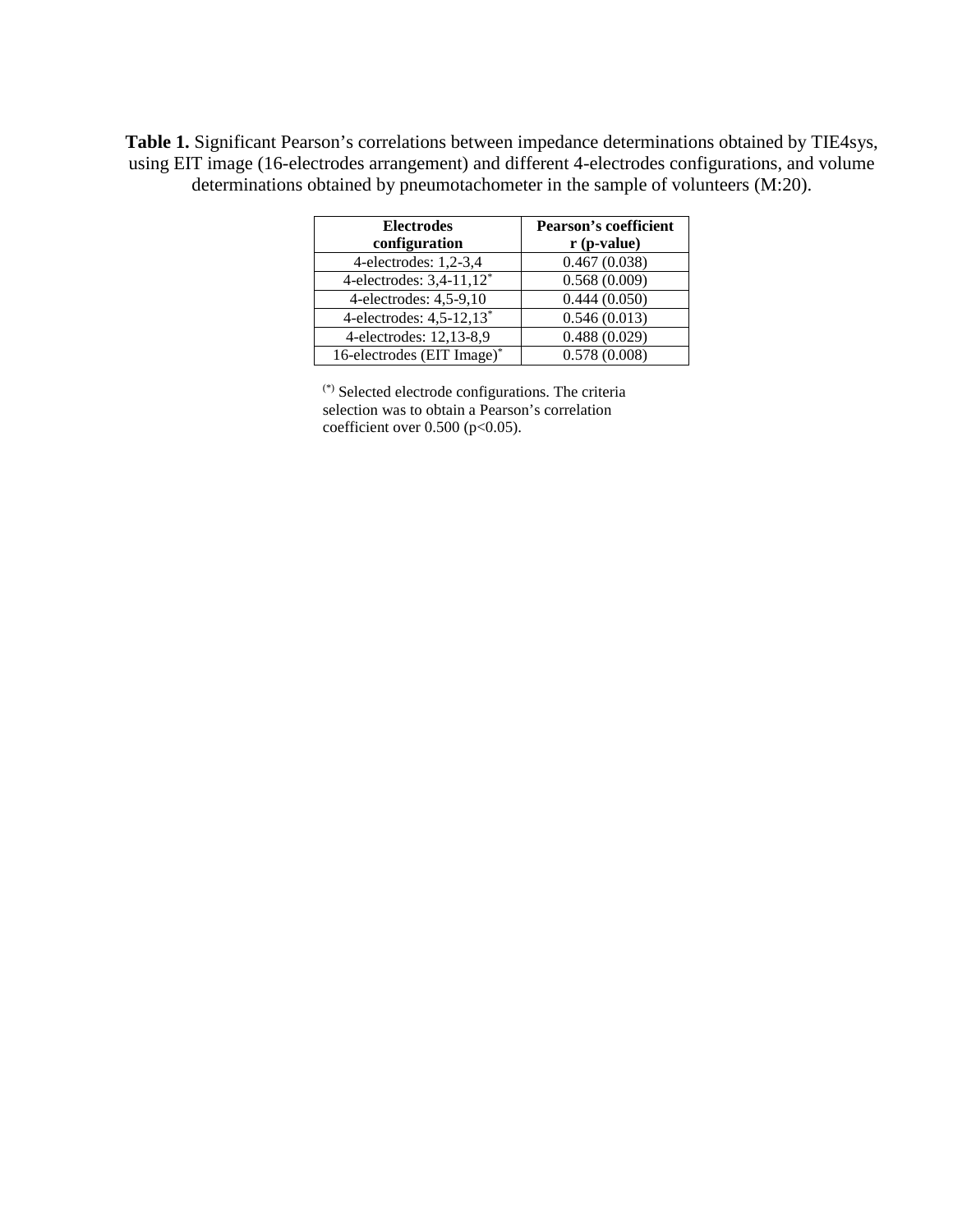|                | Cte <sup>1</sup> | Age        | Weight             | BMI <sup>2</sup> | SS_Sf           | C.D. <sup>3</sup> |
|----------------|------------------|------------|--------------------|------------------|-----------------|-------------------|
|                |                  | $\alpha_1$ | $^{\ast} \alpha_2$ | $\alpha_3$       | $^{\ast}a_{10}$ | $(\mathbb{R}^2)$  |
| 1              | 2778             |            | $-14.0$            |                  | $-28.0$         | 0.935             |
| $\overline{2}$ | 2711             |            | $-11.0$            |                  | $-35.0$         | 0.943             |
| 3              | 2519             |            | $-9.1$             |                  | $-33.0$         | 0.932             |
| 4              | 2875             |            | $-15.0$            |                  | $-29.0$         | 0.948             |
| 5              | 2942             |            | $-15.5$            |                  | $-28.0$         | 0.955             |
| 6              | 2835             |            | $-12.1$            |                  | $-34.0$         | 0.931             |
| 7              | 2733             |            | $-10.8$            |                  | $-35.6$         | 0.946             |
| 8              | 1335             | 32.8       |                    |                  | $-48.0$         | 0.954             |
| 9              | 2907             |            | $-15.1$            |                  | $-30.3$         | 0.951             |
| 10             | 2684             |            | $-10.8$            |                  | $-34.1$         | 0.935             |
| 11             | 2933             |            | $-14.6$            |                  | $-31.4$         | 0.953             |
| 12             | 2758             |            |                    | $-45.6$          | $-24.4$         | 0.932             |
| 13             | 2944             |            |                    |                  | $-31.1$         | 0.951             |
| 14             | 2317             |            |                    |                  | $-52.1$         | 0.937             |
| 15             | 3499             |            | $-9.8$             | $-68.9$          |                 | 0.939             |
| 16             | 3070             |            | $-17.5$            |                  | $-27.8$         | 0.965             |
| 17             | 2608             |            | $-12.2$            |                  | $-27.9$         | 0.937             |
| 18             | 2576             |            | $-9.9$             |                  | $-32.9$         | 0.939             |
| 19             | 2609             |            | $-11.1$            |                  | $-29.4$         | 0.931             |
| 20             | 2523             |            | $-8.4$             |                  | $-35.2$         | 0.944             |

Table 2. Coefficients of calibration equations determined by using 16-electrodes arrangement.

<sup>1</sup> Constant term of each equation.

<sup>2</sup> Body mass index

<sup>3</sup> Coefficient of determination.

All values shown a p-value < 0.05

 $\alpha_i$  is the constant of each term.

**NOTE:** the remainder of coefficients of equation (2) are not expressed in this table due to the value of them is zero.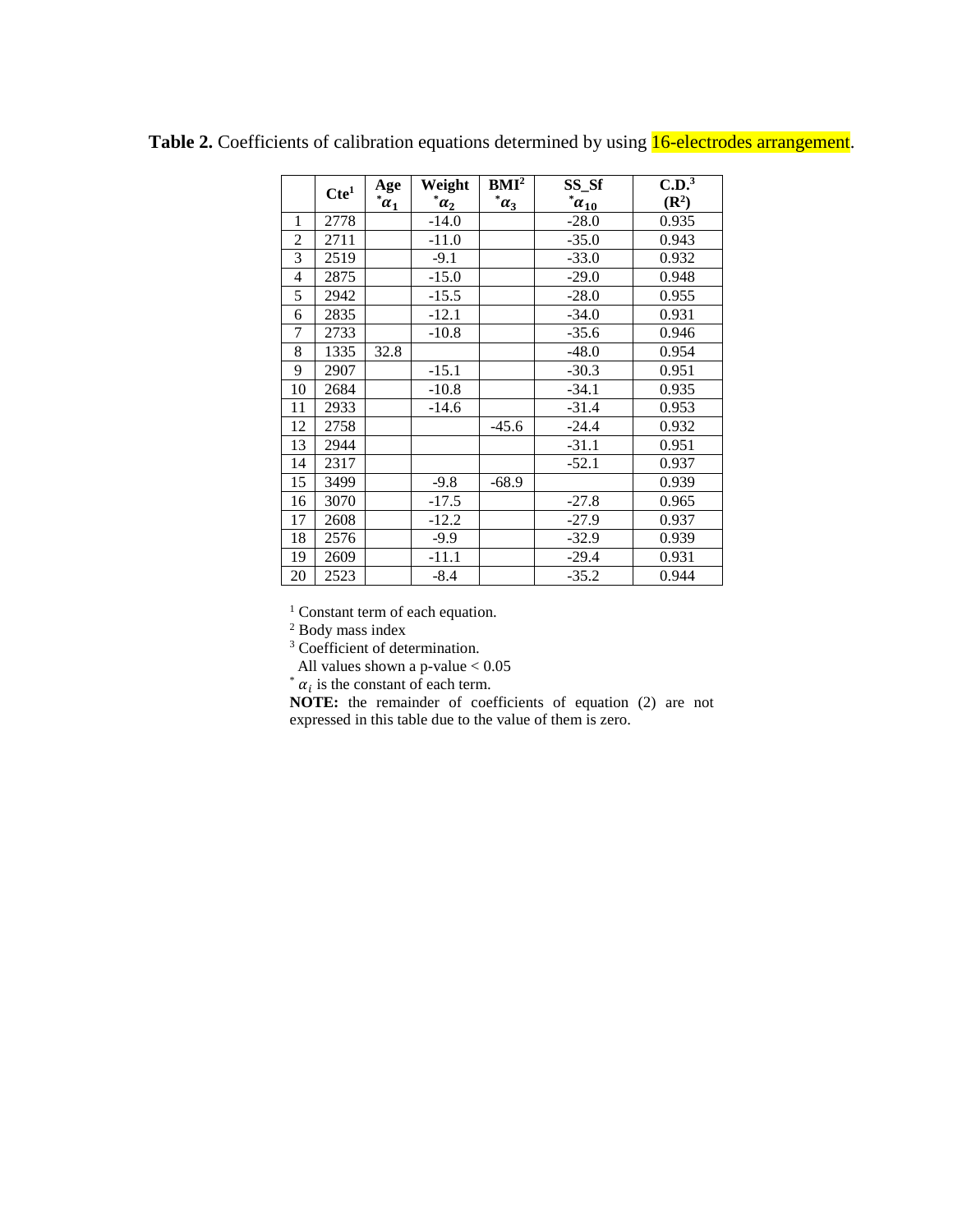|                | Cte <sup>1</sup> | Weight                            | $ThP_{Insp}^2$     | $ThP$ _ $Exp3$        | ThP_Rest <sup>4</sup> | Back_Sf <sup>5</sup> | Average_Sf <sup>6</sup> | C.D. <sup>7</sup> |
|----------------|------------------|-----------------------------------|--------------------|-----------------------|-----------------------|----------------------|-------------------------|-------------------|
|                |                  | $^*$ <u><math>\alpha_2</math></u> | $^{\ast} \alpha_4$ | $\overline{\alpha_5}$ | $\bar{a}_6$           | $\alpha_8$           | $\alpha$ <sup>o</sup>   | $(\mathbb{R}^2)$  |
| 1              | 221              | $-2.0$                            |                    |                       |                       |                      |                         | 0.814             |
| $\overline{2}$ | 133              | $-2.8$                            |                    | 1.7                   |                       |                      |                         | 0.854             |
| 3              | 230              | $-2.1$                            |                    |                       |                       |                      |                         | 0.774             |
| 4              | 91               | $-2.8$                            | 2.1                |                       |                       |                      |                         | 0.894             |
| 5              | 227              | $-2.0$                            |                    |                       |                       |                      |                         | 0.741             |
| 6              | 145              | $-2.9$                            |                    | 1.8                   |                       |                      |                         | 0.883             |
| 7              | 218              | $-2.0$                            |                    |                       |                       |                      |                         | 0.802             |
| 8              | 274              | $-3.3$                            |                    |                       |                       | 2.4                  |                         | 0.896             |
| 9              | 58               | $-3.1$                            |                    |                       | 2.8                   |                      |                         | 0.836             |
| 10             | 117              | $-2.2$                            |                    |                       | 1.3                   |                      |                         | 0.921             |
| 11             | 140              | $-2.9$                            |                    | 1.8                   |                       |                      |                         | 0.852             |
| 12             | 237              | $-2.1$                            |                    |                       |                       |                      |                         | 0.683             |
| 13             | 268              | $-3.1$                            |                    |                       |                       | 2.0                  |                         | 0.874             |
| 14             | 120              | $-2.7$                            |                    |                       | 1.7                   |                      |                         | 0.880             |
| 15             | 245              | $-2.2$                            |                    |                       |                       |                      |                         | 0.837             |
| 16             | 268              | $-3.0$                            |                    |                       |                       | 1.7                  |                         | 0.862             |
| 17             | 222              | $-2.5$                            |                    |                       |                       |                      | 1.9                     | 0.935             |
| 18             | 122              | $-2.7$                            |                    | 1.8                   |                       |                      |                         | 0.845             |
| 19             | 116              | $-2.6$                            |                    |                       | 1.7                   |                      |                         | 0.912             |
| 20             | 49               | $-3.3$                            |                    |                       | 3.1                   |                      |                         | 0.869             |

**Table 3.** Coefficients of calibration equations determined by the configuration of electrodes 3-4 and 11- 12. This configuration was taken from the main impedance matrix (IEITM)

<sup>1</sup> Constant term of each equation.

<sup>2</sup> Thoracic perimeter at maximum inspiration.

<sup>3</sup> Thoracic perimeter at maximum expiration.

<sup>4</sup> Thoracic perimeter at rest.

<sup>5</sup> Back thoracic skinfold.

<sup>6</sup> Mean value of back, front and side chest skinfolds parameters.

<sup>7</sup> Coefficient of determination. All p-values were less than 0.05

\*  $\alpha_i$  is the constant of each term.

**NOTE:** the remainder of coefficients of equation (2) are not expressed in this table due to the value of them is zero.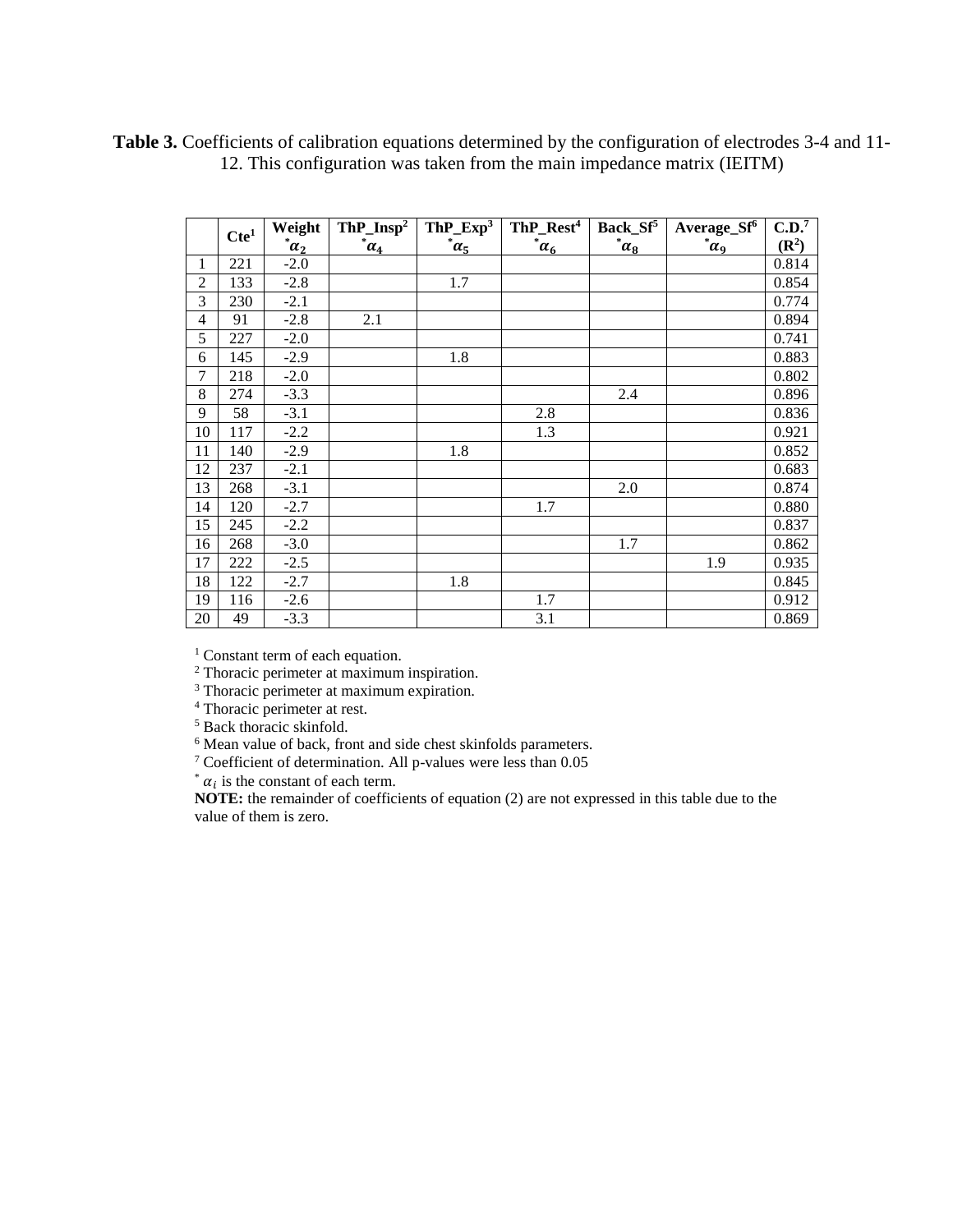|                | Cte <sup>1</sup> | Age              | Weight       | BMI <sup>2</sup> | Front $Sf^3$   | Back_Sf <sup>4</sup> | $SS_Sf^5$  | C.D. <sup>6</sup> |
|----------------|------------------|------------------|--------------|------------------|----------------|----------------------|------------|-------------------|
|                |                  | $\bar{\alpha}_1$ | $\alpha_2^*$ | $\alpha_3$       | $^{\ast}a_{7}$ | $\alpha_8$           | $^*a_{10}$ | $(\mathbb{R}^2)$  |
| 1              | 194              |                  | $-1.7$       |                  |                |                      |            | 0.701             |
| $\overline{2}$ | 196              |                  | $-1.7$       |                  |                |                      |            | 0.698             |
| 3              | 168              |                  | $-1.3$       |                  |                |                      |            | 0.578             |
| 4              | 202              |                  | $-1.7$       |                  |                |                      |            | 0.765             |
| 5              | 232              |                  | $-2.0$       |                  |                |                      |            | 0.729             |
| 6              | 228              |                  | $-2.0$       |                  |                |                      |            | 0.902             |
| $\overline{7}$ | 282              |                  |              | $-9.3$           |                |                      |            | 0.733             |
| 8              | 185              | 3.5              |              | $-9.8$           | 1.35           |                      |            | 0.939             |
| 9              | 183              |                  | $-1.5$       |                  |                |                      |            | 0.576             |
| 10             | 114              |                  |              |                  |                | $-2.4$               |            | 0.605             |
| 11             | 253              |                  | $-2.3$       |                  |                |                      |            | 0.878             |
| 12             | 203              |                  | $-1.7$       |                  |                |                      |            | 0.505             |
| 13             | 230              |                  | $-2.1$       |                  |                |                      |            | 0.729             |
| 14             | 140              |                  |              |                  |                |                      | $-2.8$     | 0.727             |
| 15             | 183              |                  | $-1.5$       |                  |                |                      |            | 0.598             |
| 16             | 237              |                  | $-2.2$       |                  |                |                      |            | 0.755             |
| 17             | 152              |                  | $-1.2$       |                  |                |                      |            | 0.512             |
| 18             | 177              |                  | $-1.4$       |                  |                |                      |            | 0.677             |
| 19             | 202              |                  | $-1.7$       |                  |                |                      |            | 0.566             |
| 20             | 211              |                  | $-1.8$       |                  |                |                      |            | 0.631             |

**Table 4.** Coefficients of calibration equations determined by the configuration of electrodes 4-5 and 12- 13. This configuration was taken from the main impedance matrix (IEITM)

 $1$  Constant term of each equation.

<sup>2</sup> Body mass index.

<sup>3</sup> Front thoracic skinfold.

<sup>4</sup> Back thoracic skinfold.

<sup>5</sup> Subscapular thoracic skinfold.

<sup>6</sup> Coefficient of determination. All p-values were less than 0.05

 $\alpha_i$  is the constant of each term.

**NOTE:** the remainder of coefficients of equation (2) are not expressed in this table due to the value of them is zero.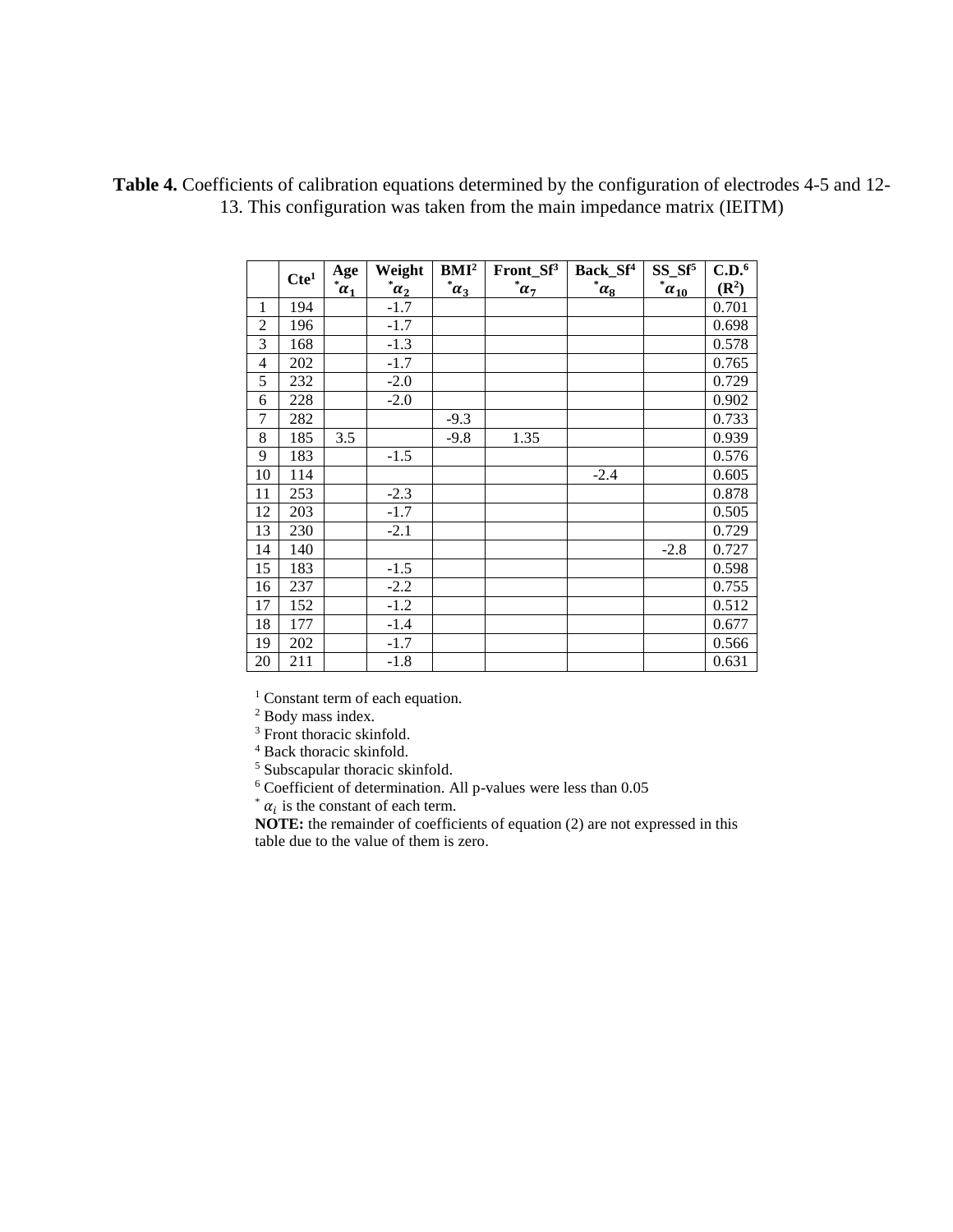Table 5. Volume determinations differences obtained by TIE4sys, using the 3 configurations of electrodes (EIT) image, 3,4-11,12 and 4,5-12,13 electrodes configurations), and those obtained by the pneumotachometer (gold standard). The differences are expressed as percentage (%).

|                 |                                 | <b>Using EIT Image</b><br>(16-electrodes) |                    | Using 3,4-11,12 electrode              |                    | Using 4,5-12,13 electrode<br>configuration |                    |  |  |
|-----------------|---------------------------------|-------------------------------------------|--------------------|----------------------------------------|--------------------|--------------------------------------------|--------------------|--|--|
| VG <sup>1</sup> | Vpneumotach <sup>2</sup><br>(1) | VTIE4sys <sup>3</sup>                     | Error <sup>4</sup> | configuration<br>VTIE4sys <sup>5</sup> | Error <sup>6</sup> | VTIE4sys <sup>7</sup>                      | Error <sup>8</sup> |  |  |
|                 |                                 | <b>(I)</b>                                | (%)                | $\mathbf{I}$                           | (%)                | $\mathbf{I}$                               | $(\%)$             |  |  |
| $\mathbf{1}$    | $0.571 \pm 0.116$               | $0.586 \pm 0.150$                         | 13                 | $0.596 \pm 0.185$                      | 20                 | $0.685 \pm 0.291$                          | 32                 |  |  |
| $\overline{2}$  | $0.571 \pm 0.121$               | $0.592 \pm 0.132$                         | 14                 | $0.554 \pm 0.178$                      | 15                 | $0.603 \pm 0.281$                          | 32                 |  |  |
| 3               | $0.576 \pm 0.119$               | $0.587 + 0.140$                           | 14                 | $0.553 \pm 0.198$                      | 21                 | $0.607+0.298$                              | 35                 |  |  |
| 4               | $0.610+0.150$                   | $0.622+0.162$                             | 11                 | $0.563 \pm 0.157$                      | 18                 | $0.591 \pm 0.241$                          | 33                 |  |  |
| 5               | $0.588 \pm 0.125$               | $0.548 \pm 0.118$                         | 13                 | $0.535 \pm 0.139$                      | 16                 | $0.473 \pm 0.095$                          | 25                 |  |  |
| 6               | $0.611 \pm 0.152$               | $0.546 \pm 0.166$                         | 9                  | $0.515 \pm 0.159$                      | 15                 | $0.523 \pm 0.250$                          | 31                 |  |  |
| 7               | $0.555 \pm 0.083$               | $0.548 \pm 0.110$                         | 14                 | $0.637 \pm 0.167$                      | 21                 | $0.563 \pm 0.870$                          | 159                |  |  |
| 8               | $0.644 \pm 0.139$               | $0.592 \pm 0.209$                         | 22                 | $0.627 \pm 0.211$                      | 23                 | $0.287 \pm 1.073$                          | 163                |  |  |
| 9               | $0.584 \pm 0.118$               | $0.631 \pm 0.139$                         | 12                 | $0.582 \pm 0.132$                      | 16                 | $0.643+0.254$                              | 27                 |  |  |
| 10              | $0.496 \pm 0.043$               | $0.508 \pm 0.078$                         | 11                 | $0.568 \pm 0.131$                      | 19                 | $0.591 \pm 0.180$                          | 28                 |  |  |
| 11              | $0.553 \pm 0.140$               | $0.542 \pm 0.124$                         | 16                 | $0.507 \pm 0.144$                      | 12                 | $0.483 \pm 0.167$                          | 34                 |  |  |
| 12              | $0.569 + 0.127$                 | $0.531 \pm 0.194$                         | 24                 | $0.490 \pm 0.124$                      | 10                 | $0.498 + 0.077$                            | 25                 |  |  |
| 13              | $0.576 \pm 0.139$               | $0.575 \pm 0.126$                         | 12                 | $0.509 \pm 0.110$                      | 14                 | $0.569 \pm 0.109$                          | 30                 |  |  |
| 14              | $0.577 \pm 0.121$               | $0.531 \pm 0.146$                         | 12                 | $0.610\pm0.120$                        | 17                 | $0.451 \pm 0.157$                          | 29                 |  |  |
| 15              | $0.560 \pm 0.120$               | $0.562 \pm 0.235$                         | 31                 | $0.471 \pm 0.144$                      | 11                 | $0.552+0.285$                              | $\overline{32}$    |  |  |
| 16              | $0.560 \pm 0.127$               | $0.562 \pm 0.116$                         | 16                 | $0.483 \pm 0.102$                      | 12                 | $0.520 \pm 0.089$                          | 30                 |  |  |
| 17              | $0.567 \pm 0.106$               | $0.636 \pm 0.129$                         | 8                  | $0.654 \pm 0.207$                      | 23                 | $0.758 \pm 0.274$                          | $\overline{31}$    |  |  |
| 18              | $0.551 \pm 0.124$               | $0.582+0.152$                             | 10                 | $0.508 \pm 0.162$                      | 14                 | $0.611 \pm 0.296$                          | 35                 |  |  |
| 19              | $0.575 \pm 0.128$               | $0.556 \pm 0.129$                         | 14                 | $0.647 \pm 0.097$                      | 11                 | $0.550+0.084$                              | 25                 |  |  |
| 20              | $0.601 \pm 0.132$               | $0.605 \pm 0.145$                         | 14                 | $0.546 \pm 0.111$                      | 13                 | $0.568 \pm 0.116$                          | 25                 |  |  |
|                 |                                 |                                           |                    |                                        |                    |                                            |                    |  |  |
|                 |                                 | Mean                                      | 15                 | Mean                                   | 16                 | Mean                                       | 43                 |  |  |
|                 |                                 | SD <sup>9</sup>                           | 6                  | SD <sup>9</sup>                        | 4                  | SD <sup>9</sup>                            | 41                 |  |  |

<sup>1</sup> Validation groups. In all of them was assessed the calibration equations determined by the 3 configurations of electrodes.

<sup>2</sup> Volume determinations obtained by pneumotachometer (gold standard).

<sup>3</sup> Volume determinations obtained by TIE4sys using EIT image (16-electrodes configuration).

<sup>4</sup> Error (in percentage) of the volume determinations obtained by TIE4sys, using EIT image, respect to the volume measurements obtained by pneumotachometer.

<sup>5</sup> Volume determinations obtained by TIE4sys using 3,4-11,12 electrodes configuration.

<sup>6</sup> Error (in percentage) of the volume determinations obtained by TIE4sys, using 3,4-11,12 electrode configuration, respect to the volume measurements obtained by pneumotachometer.

<sup>7</sup> Volume determinations obtained by TIE4sys using 4,5-12,13 electrodes configuration.

<sup>8</sup> Error (in percentage) of the volume determinations obtained by TIE4sys, using 4,5-12,13 electrode configuration, respect to the volume measurements obtained by pneumotachometer.

<sup>9</sup> Standard deviation of errors (%).